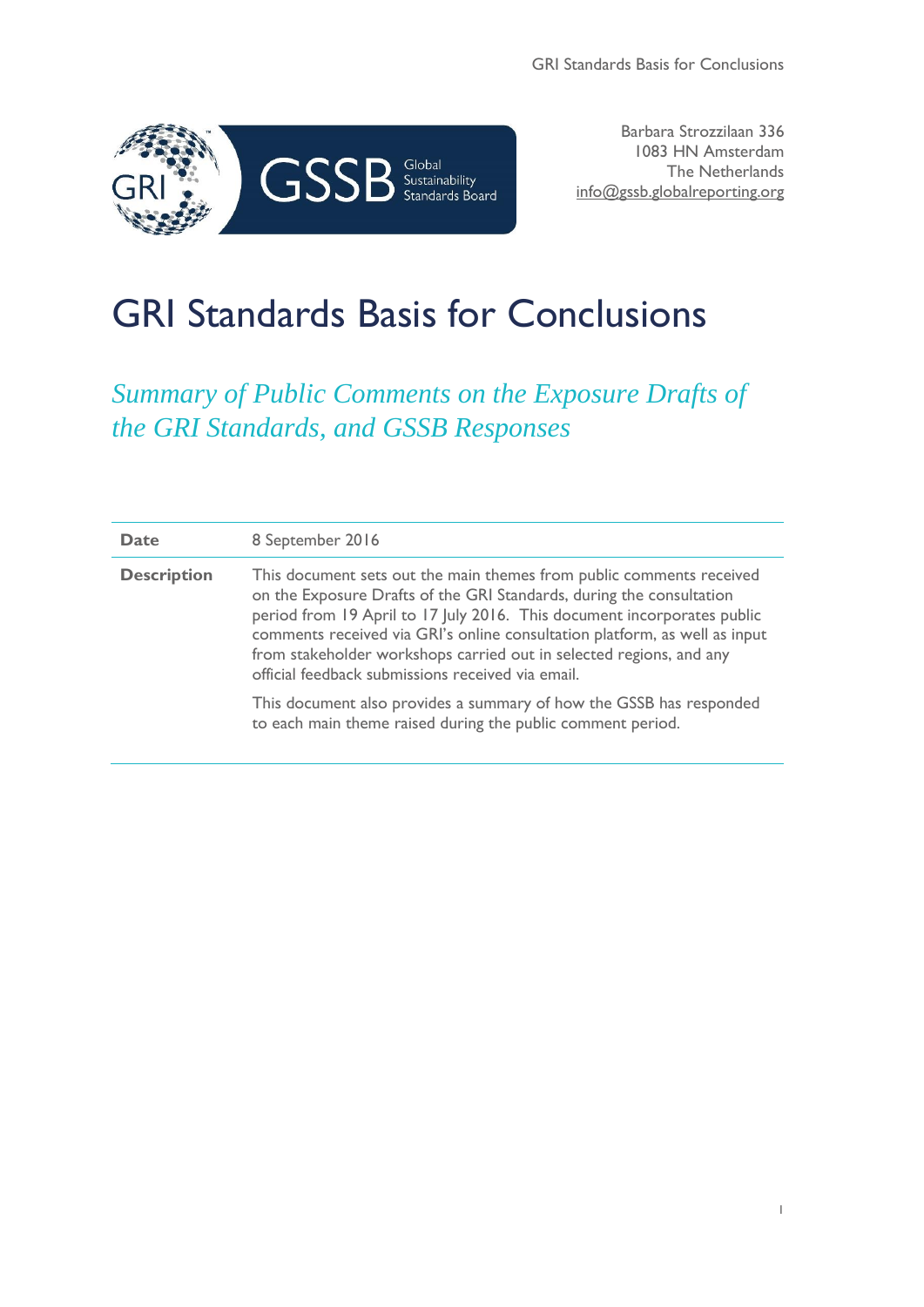# Introduction

# *About this document*

This document sets out a summary of the feedback received by the Global Sustainability Standards Board (GSSB) in response to their public consultation on the Exposure Drafts of the GRI Standards (released for comment between 19 April and 3 June 2016). This includes:

- Comments received through GRI's online consultation platform (including questionnaire responses as well as detailed comments on specific draft Standards);
- Feedback received from 13 stakeholder workshops held in 11 countries between May and July 2016<sup>1</sup>;
- Additional feedback submissions received directly via email.

This summary document also sets out the GSSB's decisions and changes related to the GRI Standards, after consideration of the comments received.

The full set of individual comments received via the online consultation platform and via email are also [available to download from the GSSB website.](https://www.globalreporting.org/resourcelibrary/Public-feedback-received-on-draft-GRI-Standards.zip)

# <span id="page-1-0"></span>*Background and Objectives for the Transition to Standards*

[The Transition to Standards](https://www.globalreporting.org/resourcelibrary/gssb/Item%2015%20-%20Transition%20to%20GRI%20Standards%20-%20Project%20Proposal.pdf) was initiated in November 2015 by the Global Sustainability Standards Board (GSSB), GRI's independent standard-setting body. This initiative aims to restructure content from the G4 Guidelines and Implementation Manual into a set of modular, interrelated GRI Sustainability Reporting Standards (GRI Standards).

The transition from G4 to GRI Standards mostly focuses on improvements to the structure and format of the G4 content. This aims to make the GRI Standards easier to keep up-to-date, and more suitable for referencing in policy initiatives around the world. The following specific objectives were established by the GSSB when commencing the Transition to Standards, and have been considered throughout the project:

- devising a modular format that allows the Standards to be updated independently when the need arises and that facilitates continuous improvement;
- ensuring minimal disruption of G4 disclosure requirements and their methodologies;
- preserving the Reporting Principles and the focus on materiality;
- clarifying certain G4 concepts and disclosures that are not clearly understood by users, based on available G4 FAQs and GSSB input;
- clarifying what is required, versus what is recommended or what is just guidance
- reducing unnecessary duplication of content;

 $\overline{a}$ 

- making individual elements of G4 easier to find; and
- allowing for flexibility in reporting options and formats.

<sup>&</sup>lt;sup>1</sup> This includes all official workshops held by the GRI Standards Division during the consultation period. Additional workshops held by GSSB members in Norway and Japan have not been counted as part of this total. See [Annex](#page-24-0) D for a full list of stakeholder workshops.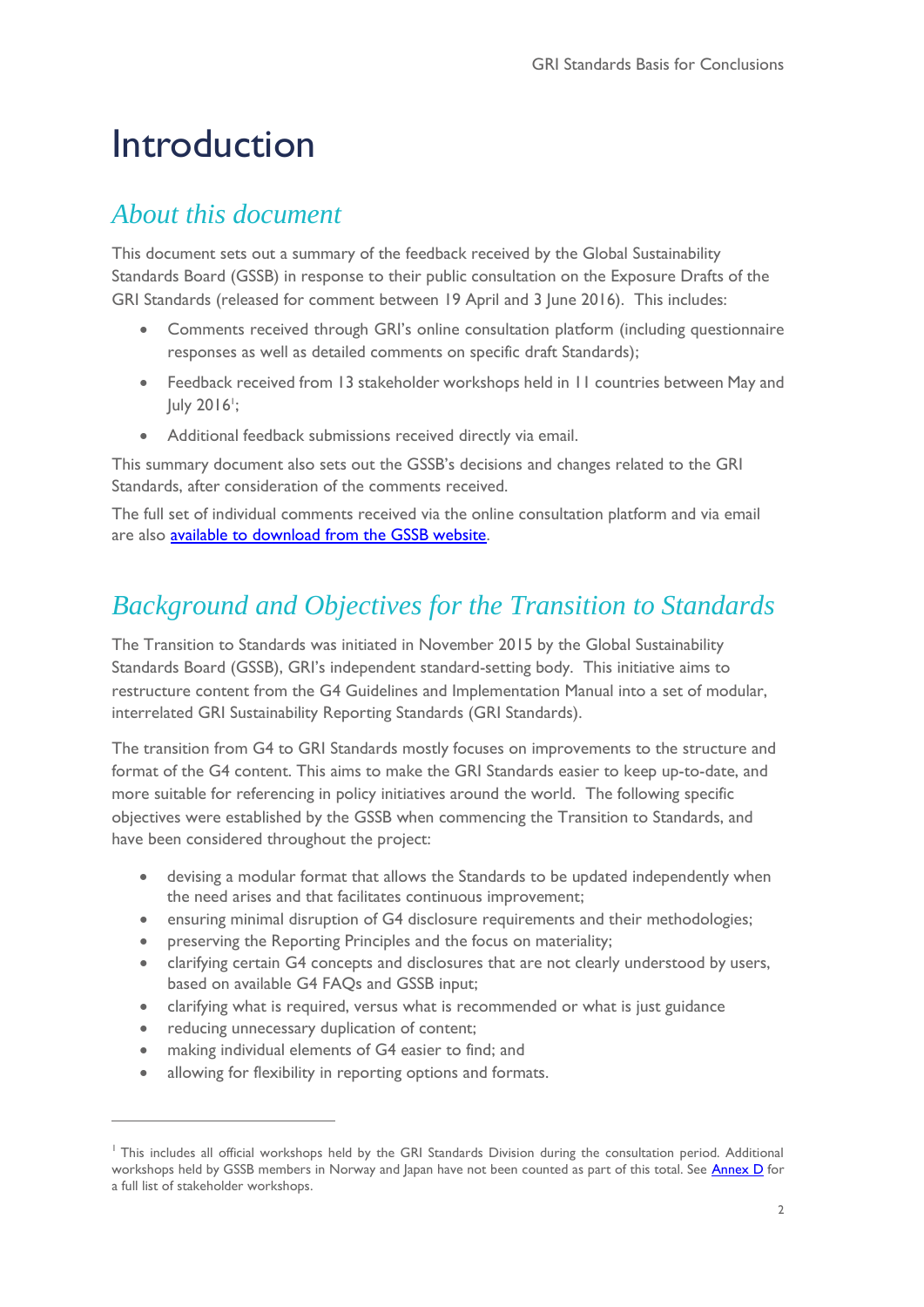The Transition to Standards was carried out in line with the GSSB's [Due Process Protocol,](https://www.globalreporting.org/standards/reporting-framework-overview/Pages/default.aspx) which requires public exposure of all draft Standards.

# *Scope of the public consultation*

Exposure drafts of each of the proposed 36 GRI Standards, as well as the GRI Standards Glossary, were open for public comment from 19 April to 17 July 2016. As the Transition to Standards focused primarily on changes to the structure and format of G4, respondents were asked to focus on these changes in their responses to the public consultation. Any comments that relate to areas out of scope for the Transition to Standards (such as suggested content updates) are being considered by the GSSB to help inform future work priorities.

During this consultation period, the GSSB asked for feedback on the following specific areas:

- the structure, format and usability of the draft Standards;
- revisions to the text on making claims related to the GRI Standards (including 'in accordance' options);
- the use of instructive verbs ('shall', 'should', and 'can') throughout the draft Standards;
- the revised structure of *SRS 301: Management Approach*, including the revised description of topic Boundary;
- the clarity of text throughout the draft Standards.

In addition to these areas, the GSSB sought public feedback on specific content updates related to 'employee'/'worker' and related terminology. These updates resulted from a separate review project carried out in parallel to the Transition to Standards; but were included in the public Exposure Drafts of the GRI Standards. More information on the 'employee'/'worker' terminology review can be found on the **project website**.

# *Participation in the public comment period*

Stakeholders were able to give feedback on the draft Standard via GRI's online consultation platform, attending in-person workshops held in selected markets, and/or submitting feedback directly to the GRI Standards Division via email.

### Online consultation platform

The Transition to Standards was carried out in line with the GSSB's [Due Process Protocol,](https://www.globalreporting.org/standards/reporting-framework-overview/Pages/default.aspx) which requires public exposure of all draft Standards. GRI and the GSSB developed a dedicated online consultation platform to allow stakeholders to access, review, and comment on the Exposure Drafts of the 36 GRI Standards and the Glossary. See [Annex A](#page-20-0) for a full list of the Exposure Drafts. The consultation platform could be accessed via the GRI and GSSB websites, and users were required to register in order to submit feedback.

Exposure Drafts of the three 'universal' GRI Standards (*SRS 101: Foundation*, *SRS 201: General Disclosures*, and *SRS 301: Management Approach*) were released for public comment on 19 April 2016, along with *SRS 403: Indirect Economic Impacts*, *SRS 505: Emissions*, and *SRS 615: Public Polic*y. SRS 403, 505, and 615 represented examples from the set of topic-specific Standards, one each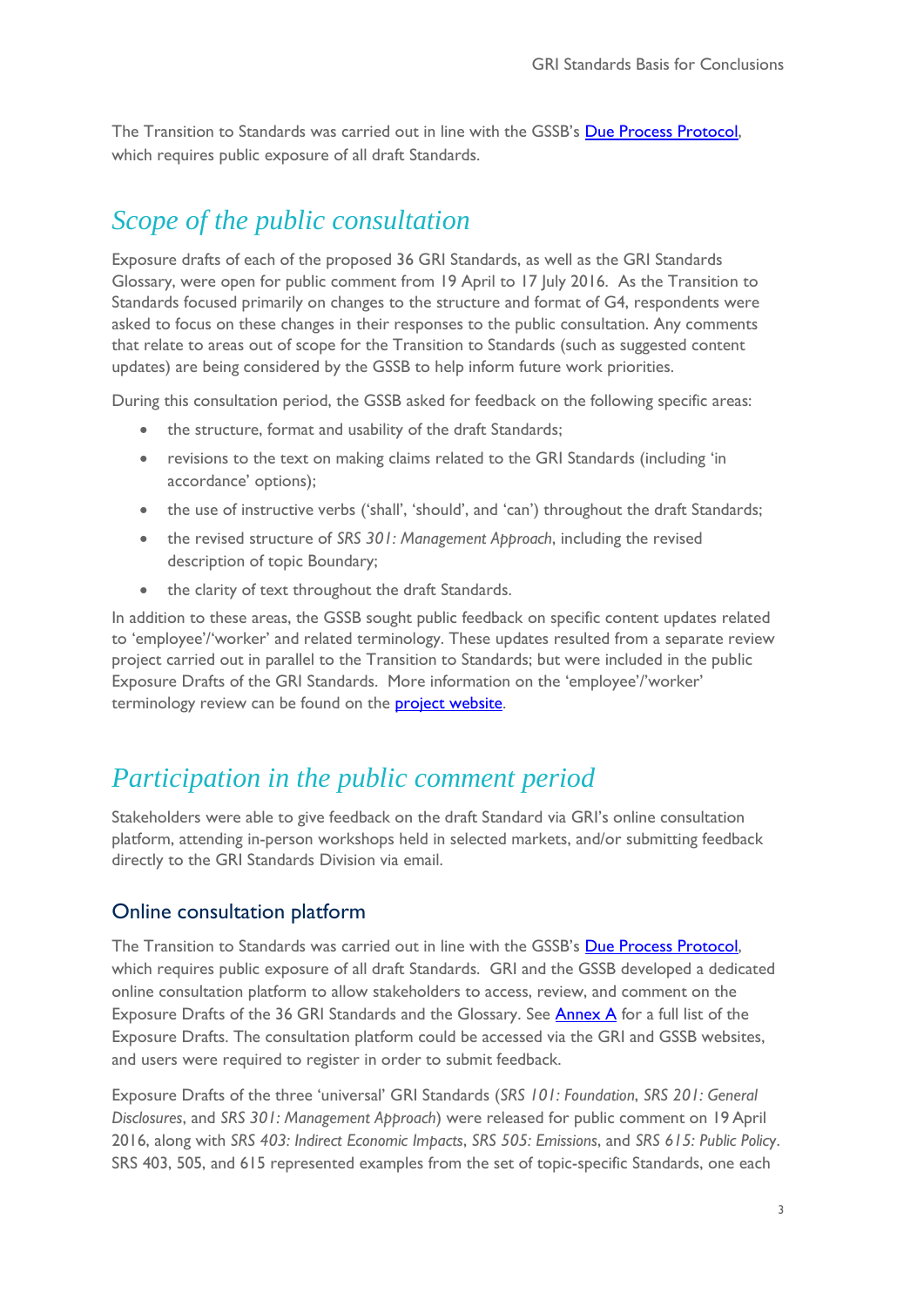from the Economic, Environmental, and Social series. These six drafts, plus the draft Glossary of Terms (Part 1), were exposed for a 90-day period from 19 April to 17 July 2016.

Exposure drafts of the additional 33 topic-specific Standards, and Part II of the GRI Standards Glossary, were released for public comment for a 45-day period from 3 June to 17 July. This shorter exposure period was due to the fact that this consultation focused on the changes to format and structure (rather than content) and these Standards follow the same structure as the first set of topic-specific Standards.

Each Exposure Draft had a short questionnaire with questions about the format, structure, and clarity of the document. In addition, respondents had the option to also leave detailed comments directly on the PDF document. See  $\frac{\text{Annex }B}{\text{for an overview of questionnaire questions.}}$ 

# Stakeholder workshops

As part of the public consultation process, the GSSB and GRI's Standards Division carried out 13 in-person stakeholder workshops between May-July 2016. See [Annex D](#page-24-1) for the list of workshops by location. The first session was held as part of the GRI Global Conference in Amsterdam, and was attended by over 100 participants. The remainder of the workshops were stand-alone events and were limited to approximately 30 participants in order to encourage robust dialogue.

These workshops were designed to give participants an overview of the 'Transition to Standards' project, and to solicit their feedback on specific areas of the draft Standards through small group work and discussion. The workshops covered the following main areas for feedback:

- the design and layout of the draft Standards, including overall user-friendliness and accessibility;
- the introduction sections of each Standard, and whether users could clearly understand the structure and use of the Standards based on this information;
- the revised standard on management approach (*SRS 301: Management Approach*), including the revised description of 'topic Boundary';
- the revised section on 'Making claims related to the use of the GRI Standards' (from *SRS 101: Foundation*, based on the 'in accordance' options from G4).

Each small group was provided with excerpts from the draft GRI Standards and asked to answer specific questions related to the areas above. Each group was asked to record feedback on a flip chart for discussion with the full workshop audience. Each participant was also given an individual response sheet where they could leave additional comments, concerns, or suggestions.

# Feedback via email

Although GRI and the GSSB encouraged stakeholders to utilize the online consultation platform wherever possible, respondents that wanted to provide additional feedback on the draft Standards were able to submit feedback via email to [standards@globalreporting.org.](mailto:standards@globalreporting.org) This feedback was reviewed and analyzed along with the comments received from workshops and the online consultation platform.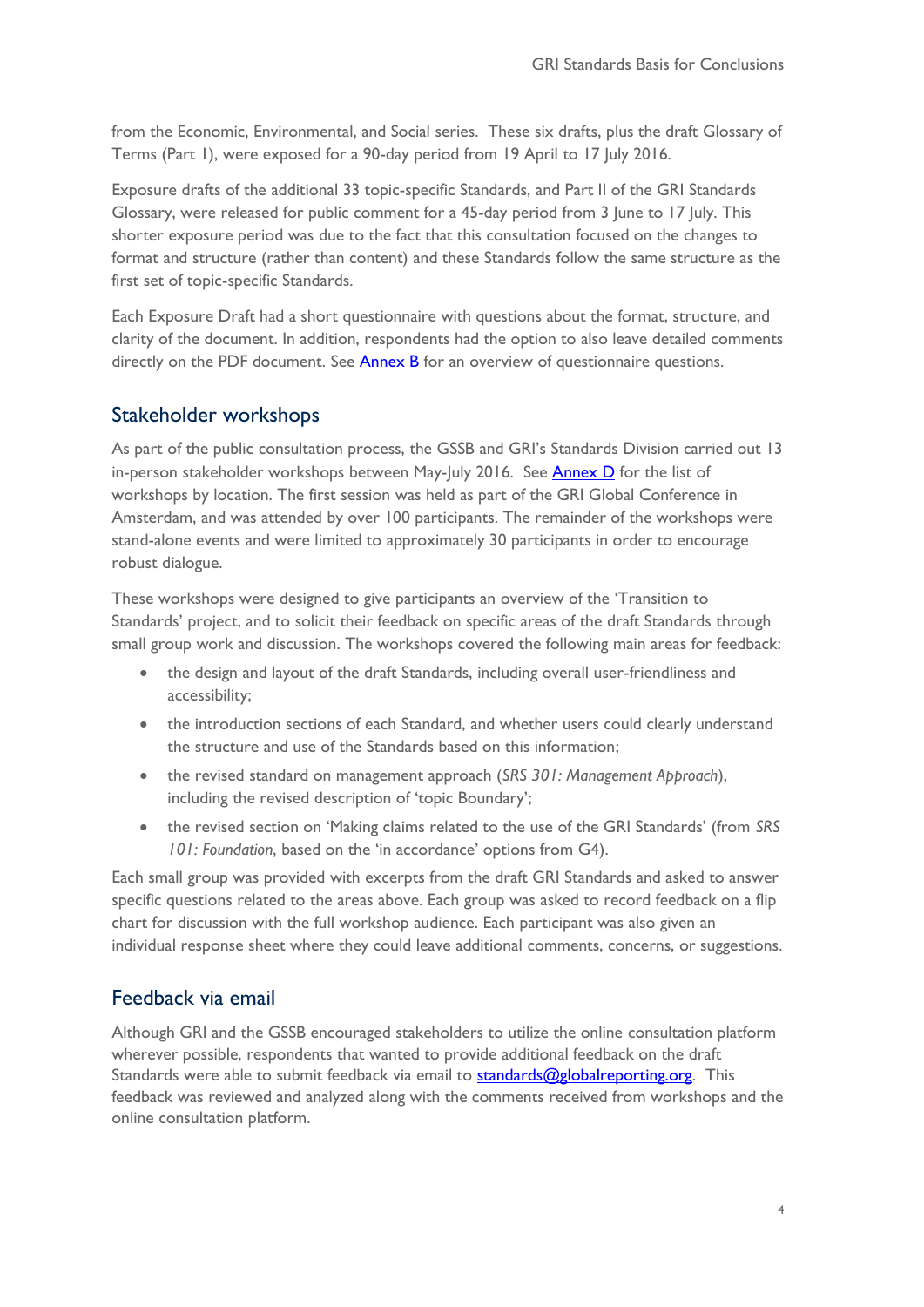# Total participation during the public comment period

During the public comment period, more than 450 stakeholders attended in-person workshops and provided detailed feedback on the format, structure, and clarity of the draft Standards.

In addition, 89 individuals or organizations from 29 countries submitted feedback via the online consultation platform. Of these, 47 represented submissions on behalf of an organization or groups of organizations (such as an industry association or trade group).

In total, the feedback via the online consultation platform represented 1,158 comments across the Exposure Drafts of the 36 GRI Standards and the Glossary of Terms. In addition, there were 3,305 individual responses to questionnaire questions via the online platform. 2

During the public comment period, 14 consultation submissions were received via email, although 4 of these respondents also submitted comments through the online consultation platform. Out of the remaining 10 submissions by email, 8 represented the views of organizations (or groups of organizations), and 2 were submitted on behalf of an individual.

For more detail, see:

 $\overline{a}$ 

- The full set of individual comments received via the online consultation platform and via email, [available to download from](https://www.globalreporting.org/resourcelibrary/Public-feedback-received-on-draft-GRI-Standards.zip) the GSSB website;
- [Annex B](#page-22-0) for an overview of the questionnaire questions;
- [Annex C](#page-23-0) for an overview of submissions via the online consultation platform and received by email, with a breakdown by representation, region, and constituency.

 $2$  This includes all 'yes' and 'no' responses to the questionnaire questions. It excludes any respondents who answered 'no comment' to a question.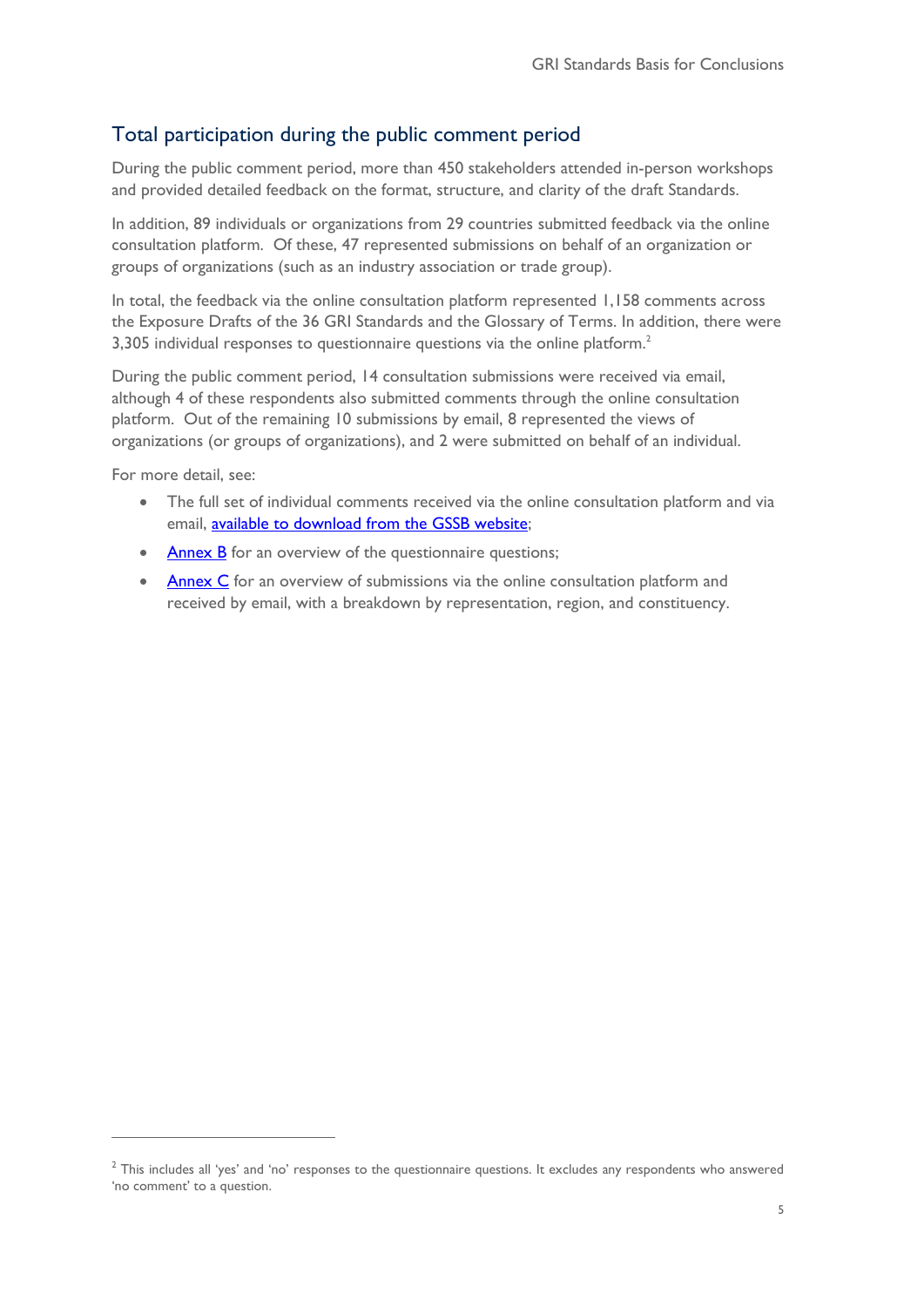# Basis for Conclusions

This section summarizes the main themes raised by respondents during the public comment period and the GSSB's responses to these issues. Every comment received was first reviewed individually by the Standards Division to identify themes. All individual comments, together with an analysis of the main themes, were provided the GSSB for review and discussion.

The feedback is organized into the following sections, and grouped by the main themes within each section:

- 1. [Overarching feedback](#page-5-0) (*themes that apply to all Standards)*
- 2. [Feedback on SRS](#page-10-0) 101: Foundation
- 3. [Feedback on SRS 201: General Disclosures](#page-12-0)
- 4. Feedback on SRS [301: Management Approach](#page-14-0)
- 5. [Feedback on the topic-specific draft Standards \(Series 400, 500, and 600\)](#page-15-0)
- 6. [Feedback on the GRI Standards Glossary](#page-18-0)
- 7. [Feedback out-of-scope for the Transition to Standards](#page-19-0)

# <span id="page-5-0"></span>*1. Overarching feedback*

This section includes feedback on the design, layout and structure of the draft Standards, as well as areas which are relevant for the full set of Standards, such as the effective date and proposed changes to 'employee'/'worker' terminology.

## Structure, format, and usability

*a) The modular structure and clarifications in the draft Standards are generally regarded as an improvement over G4*

Respondents in general were positive about the new structure and improved accessibility of the draft Standards. Some respondents commented that the draft Standards were easier to use and navigate, are more clear, and should be easier to adopt for new reporters. However, some respondents were concerned that the new structure is still complex, and emphasized that supporting materials will be critical to help existing reporters make a smooth transition from the G4 Guidelines to the GRI Standards.

*Response from the GSSB*: *To help address the complexity of the new structure, the universal Standards (Foundation, General Disclosures, and Management Approach) have been re-numbered so they are all now part of the '100 series'. This should help make the modular structure of the Standards easier to explain and more user-friendly. In addition, supporting materials are under development to help reporters transition from the G4 Guidelines to the GRI Standards. These include training materials, explanatory documents, and a detailed mapping document showing changes to G4 indicators and Aspects.*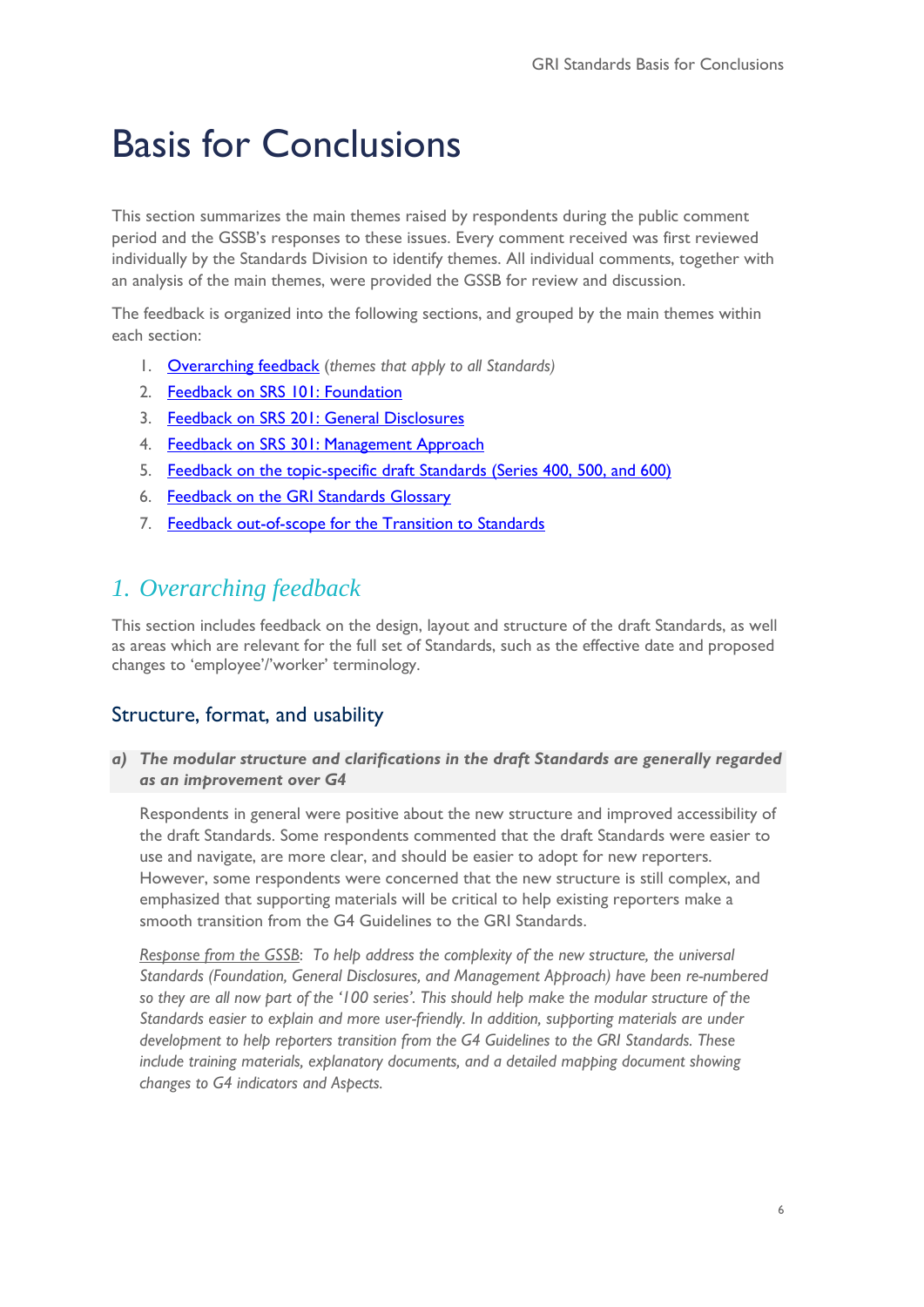## *b) Having a separate PDF document for each GRI Standard could make the documents more challenging for users*

Respondents indicated that while they understand the reasons for the modular structure of the GRI Standards, this could adversely impact usability of the Standards. A main concern was that users would have to access multiple PDF documents, rather than being able to find and search all content in one or two documents as with G4. Respondents also cited the fact that there would be lots of duplicative content for users of multiple Standards, since the Introduction sections are repeated in each Standard. In addition, respondents noted that some key concepts such as the topic Boundary or Materiality principle, are currently divided across multiple Standards.

*Response from the GSSB*: *The GRI Standards will include hyperlinks to relevant content from other Standards. In addition, users will have the option to download all GRI Standards together in one file if they choose to. The GSSB also plans to commit resources to develop an online tool to allow users to choose and download selected Standards in one combined file; this tool is expected to be available in 2017.*

# Layout and design

*a) Distinguishing between requirements, recommendations, and guidance is very useful, but design features should more clearly emphasize the difference between requirements and other content* 

In general, respondents were very positive about the clearer distinction between requirements, recommendations, and guidance in the draft Standards. However, respondents felt that the distinction between 'requirements' and other sections (i.e. recommendations and guidance) should be more evident to help users easily identify mandatory text. Respondents recommended using design features (such as shading, boxes, or bold text) to emphasize requirements.

Some respondents also recommended having an overview of all requirements at the front of each document. This would serve as a summary of the essential content, with recommendations and guidance at the back.

*Response from the GSSB: Bold text and clearer section headings have been used to emphasize the distinction between requirements and recommendations in the GRI Standards. Each Standard also now includes an overview of all disclosures at the beginning of the document to help with navigation. It was determined not to include an overview of all requirements at the front of each Standard, as this would make it likely that users would overlook the important content in recommendations and guidance.*

#### *b) The numbering system for requirements and disclosures can be confusing for users*

Participants at stakeholder workshops and respondents via the online consultation platform raised concerns that the numbering system in the draft Standards can be confusing. This is due to the fact that disclosures and individual clauses (i.e. requirements) have different numbering systems. They recommended simplifying this numbering system to help users more easily navigate the documents.

*Response from the GSSB: To simplify the numbering systems, the requirement clause related to each disclosure (i.e. 'The reporting organization shall report the following information …') has now been*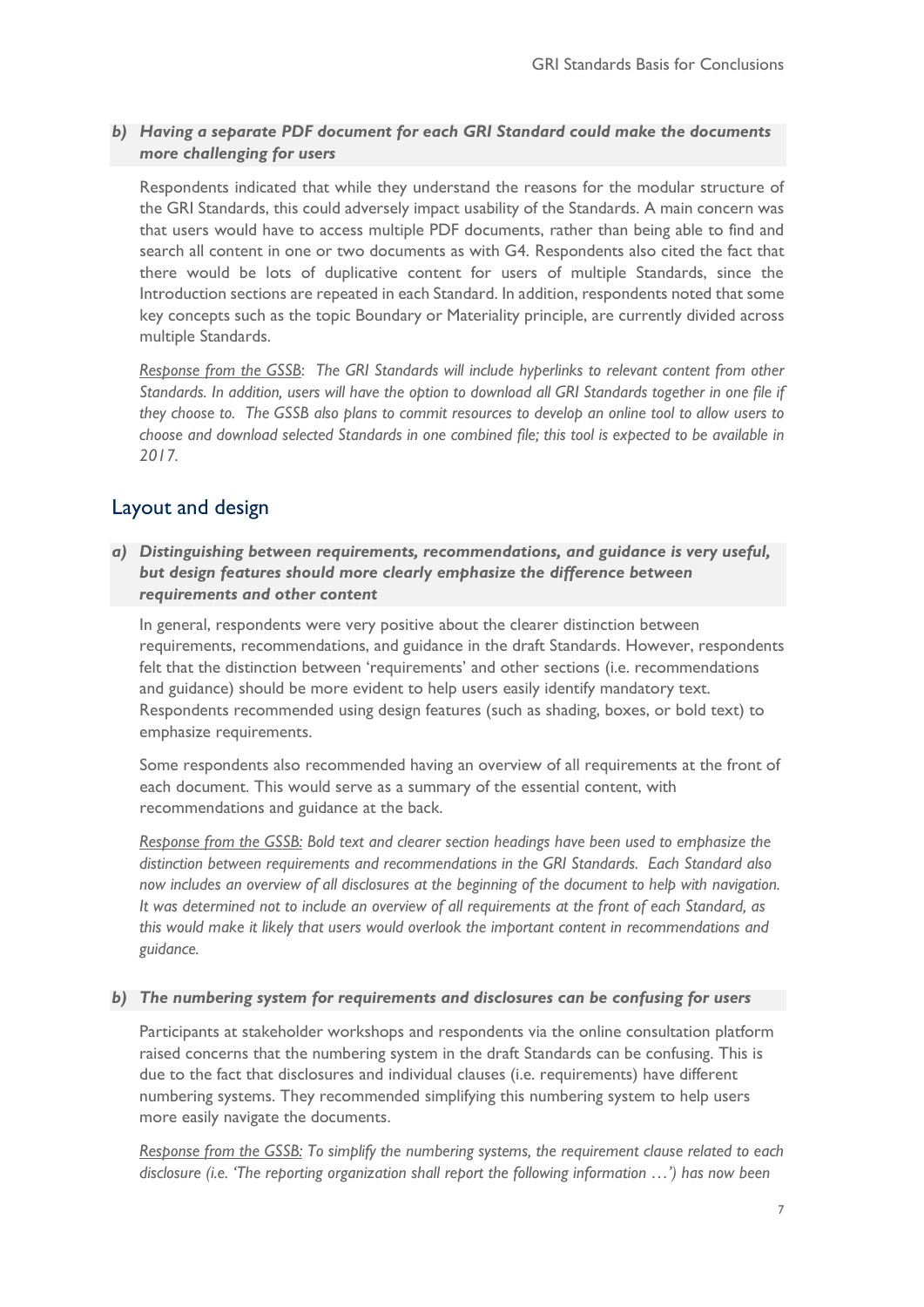*moved into the disclosure box along with the information points to be disclosed. This eliminates the use of conflicting numbering systems around each disclosure. However, it preserves the unique numbering for each disclosure, which is important to enable comparability and analysis of reported information.*

*c) The order of Guidance should be more consistent throughout each document, and background information should be distinguished from more practical guidance* 

Respondents requested that the 'Guidance' throughout the draft Standards be reviewed so that background context would be distinguishable from more practical advice or guidance related to a specific requirement. It was noted that the placement of 'Guidance' sections could be improved and made more consistent. For example, all guidance could be grouped and presented at the end of a section, rather than having guidance interspersed throughout a document.

*Response from the GSSB: The guidance sections have been reorganized to follow a consistent order throughout the standards and different types of guidance have been clearly identified with subheadings (i.e. background information vs. practical guidance related to a specific requirement). Some 'background' guidance that comes at the front of a standard is now formatted as plain introductory text, rather than being located in a 'guidance' box.*

## Language and terminology

*a) Although simplification of language is appreciated, there was mixed feedback on some terminology, such as the acronym 'SRS' and replacing 'indicator' with 'disclosure'* 

Respondents were generally positive about the proposed change to replace the term 'Aspect' from G4 with 'topic' for all sustainability topics. However, several respondents asked for a clearer explanation of the terms 'topic' and 'material topic' in the Glossary.

Some respondents disagreed with the proposed change to replace 'indicator' with 'disclosure', as they felt the term 'indicator' is already widely understood. There was a concern that 'disclosure' can refer to many different types of information, and therefore it might not be clear what is covered under a specific disclosure.

Some workshop participants were also confused by the use of the acronym 'SRS' for 'Sustainability Reporting Standard', and how this related to GRI, the GSSB, and the set of GRI Standards. In general, workshop participants expressed a strong preference to refer to each Standard as a 'GRI Standard' (e.g. GRI 101) and to use the term 'GRI-referenced' claim rather than 'SRS-referenced' claim.

*Response from the GSSB: The Standards have now been retitled to remove the use of the acronym 'SRS' and to replace this with GRI (e.g. GRI 101: Foundation). An additional clarification has been made in the GRI Standards Glossary related to the difference between 'topic' and 'material topic'. The GSSB is not proposing any change to the use of the term 'disclosure', since the GRI Standards will have a range of different types of disclosures, and this word was determined to be more appropriate than 'indicator,' which was used in G4.*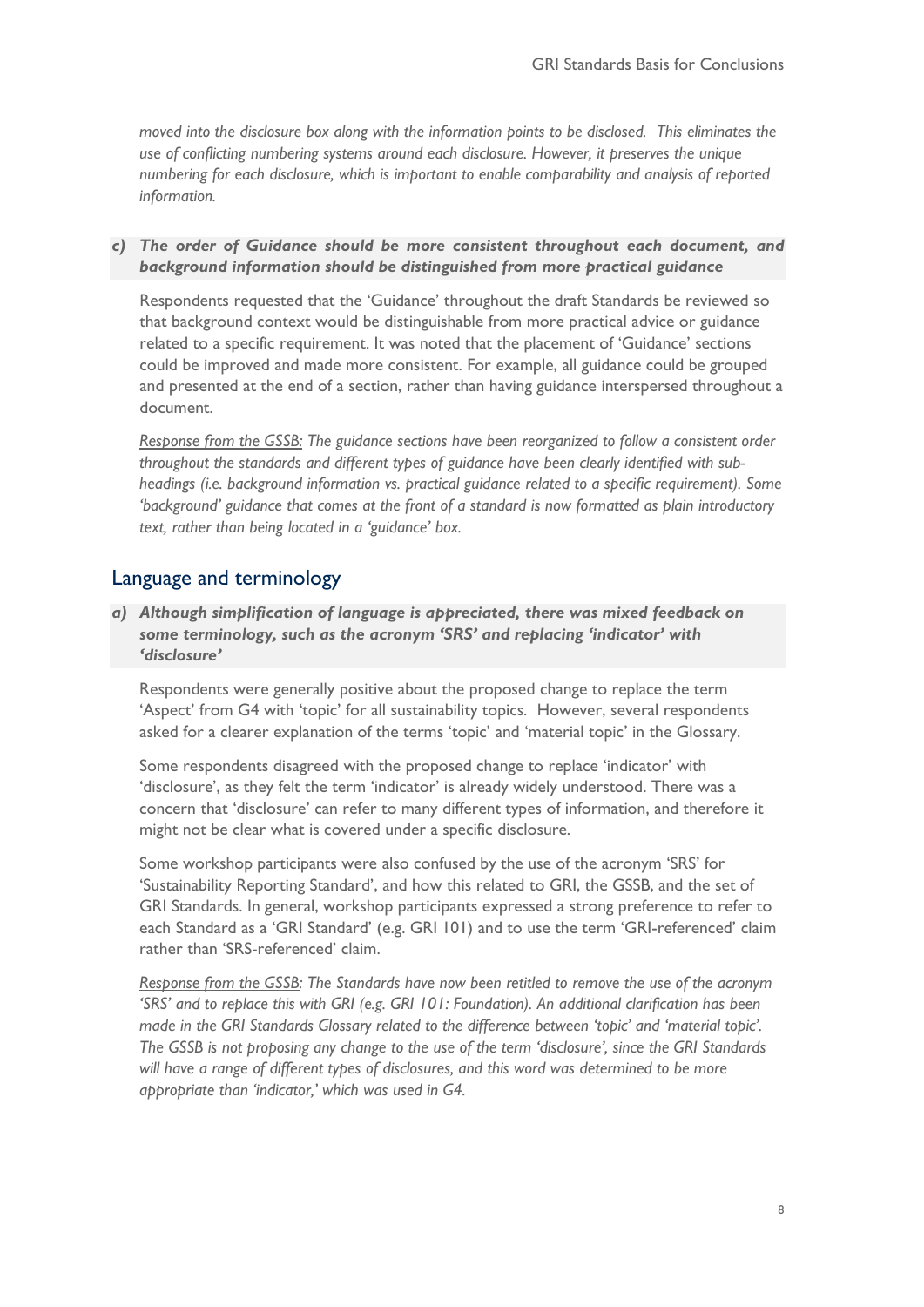### *b) Some respondents had concerns about using the verbs 'shall' and 'should' to signify requirements and recommendations; however, others recognized the benefits of using established ISO terminology*

A number of respondents raised concerns about using 'shall' and 'should' to signify requirements and recommendations throughout the draft Standards. Comments suggested that that these verbs can be interpreted in a very similar way for users, which would be confusing. Others felt these verbs will be difficult to translate into languages such as Spanish. Some comments suggested using the verb 'must' instead of 'shall' to denote requirements.

However, other respondents supported the alignment with ISO terminology (e.g. 'shall' and 'should') in the Exposure Drafts, and felt that using internationally-recognized language would help with translation issues. Overall, respondents emphasized the importance of providing a clear explanation for any instructive verbs used.

*Response from the GSSB: The GSSB is not proposing to change the use of the instructive verbs 'shall' and 'should', as it was felt that aligning with existing standard-setting conventions is preferable over creating specific terminology for the GRI Standards. The translation process for the Standards will take into account concerns about the distinction between these verbs and the importance of having accurate translations.* 

### Introduction sections

#### *a) Introduction sections should be shortened to reduce duplication, and should clearly indicate how that specific Standard fits into the overall set of GRI Standards*

Respondents generally felt the Introduction sections of the Standards were clear; however, they wanted to see this content shorter and more focused to avoid unnecessary repetition in each Standard. Participants at the stakeholder workshops reviewed the Introduction section from the Exposure Draft of *SRS 403: Indirect Economic Impacts,* and provided detailed feedback on this text.

Workshop participants suggested making a better use of hyperlinks and cross-references to where general information on the Standards can be found (e.g., in *SRS 101: Foundation*), and to key concepts such as 'material topics'. Participants also recommended clarifying in the Introduction how that specific Standard fits within the overall set of GRI Standards; for example, 'SRS 401 is one of the topic-specific Standards in the Economic category'.

*Response from the GSSB: The Introduction sections in GRI 102: General Disclosures, GRI 103: Management Approach, and all topic-specific Standards have been substantially revised to be shorter and less duplicative. The Introductions also now give a clearer indication of where each Standard fits in the overall set of Standards, and they incorporate more hyperlinks into relevant content in other Standards.* 

### Effective date

*a) Some respondents felt the proposed effective date of 1 January 2018 was too soon, especially for organizations that would need to implement IT system changes or would need to wait for translated versions of the Standards* 

A number of respondents via the online platform and some participants at stakeholder workshops believed the proposed effective date of 1 January 2018 would not give organizations enough time to easily transition from G4 Guidelines to the GRI Standards.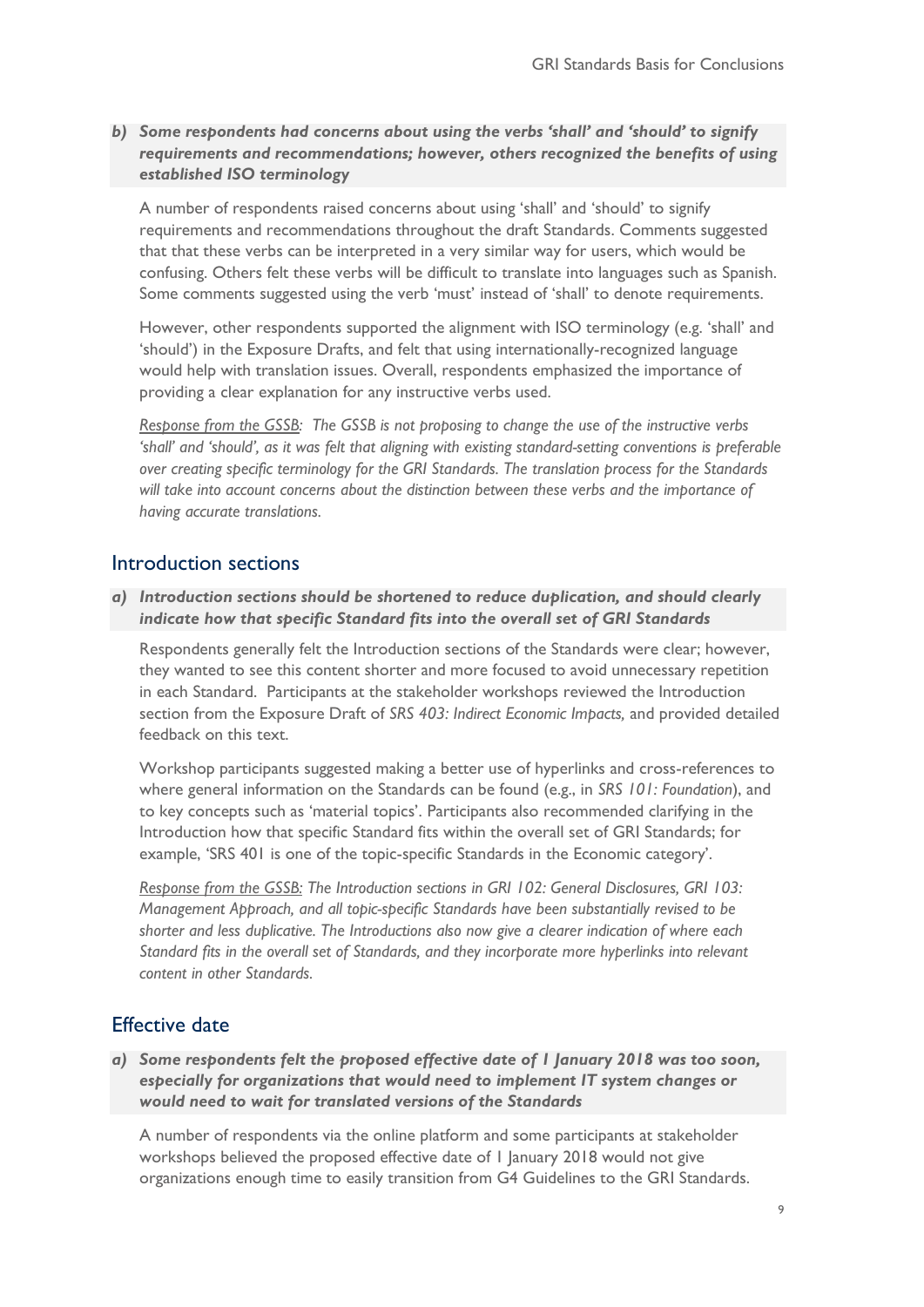However, at other stakeholder workshops, participants felt the proposed date allowed sufficient transition time, and asked whether reporters could adopt the new Standards earlier than January 2018 if they wished to.

*Response from the GSSB: The Effective Date for all GRI Standards has been moved back six months in response to this feedback, and will now be 1 July 2018, with earlier adoption encouraged.*

# 'Employee'/ 'worker' terminology revisions

Proposed changes for 'employee', 'worker' and related terminology were marked clearly throughout the Exposure Drafts on the online consultation platform. Stakeholders were asked specifically to comment on these changes, as they related to a separate technical review of 'employee'/'worker' terminology which was carried out in parallel with the Transition to Standards (for more information see the **project website**).

Most respondents did not have substantial comments or concerns related to the 'employee'/'worker' terminology changes; the comments that were received are summarized below:

*a) Wording should be simplified for the worker-related terminology used in SRS 603: Occupational Health and Safety*

Although no comments recommended changing the scope of the disclosures in OH&S, it was suggested to review the current language of 'workers performing work that is controlled by the reporting organization or that is being performed in workplaces that the organization controls'. The existing wording was viewed as overly complicated and not userfriendly.

*Response from the GSSB: The wording for this phrase has been simplified, so that it now reads, 'workers whose work, or workplace, is controlled by the reporting organization.' This change impacts the content of GRI 403: Occupational Health and Safety.*

*b) Change in definition for 'young worker' (from workers under 18 years of age to under 24 years of age) could increase the reporting burden, due to the fact this could create additional reporting work*

Respondents noted that the proposed change in 'young worker' in *SRS 608: Child Labor* could increase the reporting burden for organizations, and pointed out that the UN Reference against which this definition has been aligned is used more for statistical purposes. For these reasons, it was recommended not to change the existing G4 definition of young worker.

*Response from the GSSB: This definition has been reverted back to the G4 definition of young worker (workers under 18 years of age). This change impacts the guidance text in GRI 408: Child Labor.*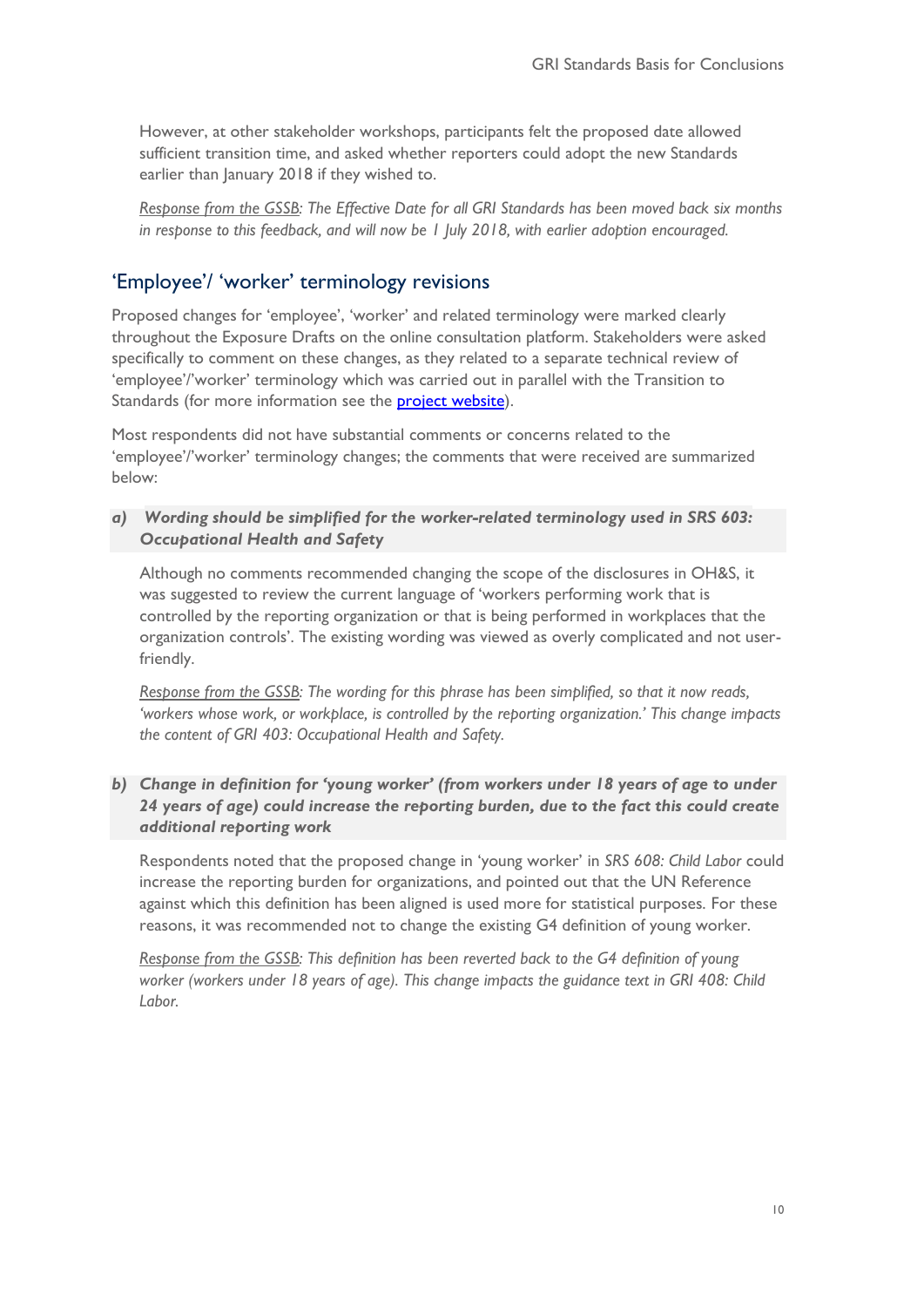# <span id="page-10-0"></span>*2. Feedback on SRS 101: Foundation<sup>3</sup>*

# Reporting Principles

### **a)** *Use of the verb 'should' with the Reporting Principles (in Section 1) contradicts the requirement in section 2 for all organizations to apply the Reporting Principles*

Many respondents pointed out that using 'should' for each Reporting Principle is confusing, since applying these principles is a requirement in Section 2 for all reports prepared in accordance with the Standards. Most respondents who commented on this point suggested using 'shall' for the Reporting Principles in Section 1 in order to make this clearer for reporters.

*Response from the GSSB*: *All the Reporting Principles have been made requirements ('shall' statements) in Section 1 of GRI 101: Foundation.* 

### **b)** *The Reporting Principles continue to be very important, and more emphasis should be placed on implementing the Principles and documenting how the Principles have been applied*

A number of respondents asked for additional clarification on how organizations should be applying the Reporting Principles and documenting how the principles have been implemented, especially around the materiality assessment. Many comments agreed that the Reporting Principles are fundamental and should be emphasized clearly in the Foundation standard. Some comments mentioned that the 'tests' associated with each Principle are very useful.

*Response from the GSSB*: *An additional reporting requirement has been added for Disclosure 120- 46 (Defining report content and topic Boundaries) in GRI 102: General Disclosures. This will now require that organizations provide an explanation of how the Materiality principle specifically was applied to identify material topics. The guidance and reporting recommendations around this disclosure have also been revised slightly to clarify the intent of the disclosure, and a cross-reference to disclosure 102-46 is included in GRI 101: Foundation, clause 2.1, which requires organizations to apply the Reporting Principles.*

# Clarification of the term 'impacts'

 $\overline{a}$ 

#### **a)** *The clarified definition of 'impacts' in the draft Standards overlooks the importance of impacts on the organization itself*

While some respondents appreciated the clarification provided for the term 'impacts' in the draft Standards, others felt that in clarifying this definition to focus only on effects on the economy, the environment, or society, the importance of impacts on the organization itself had been lost. Respondents felt that impacts on an organization's strategy or business are important to take into account and can influence the materiality process.

Some comments recommended that GRI should revise the definition to explicitly acknowledge impacts on the organization; while others asked for a clearer link to be established between impacts outward (i.e. on the economy, environment or society) and

<sup>3</sup> *SRS 101: Foundation* has been retitled *GRI 101: Foundation*, following the public comment period.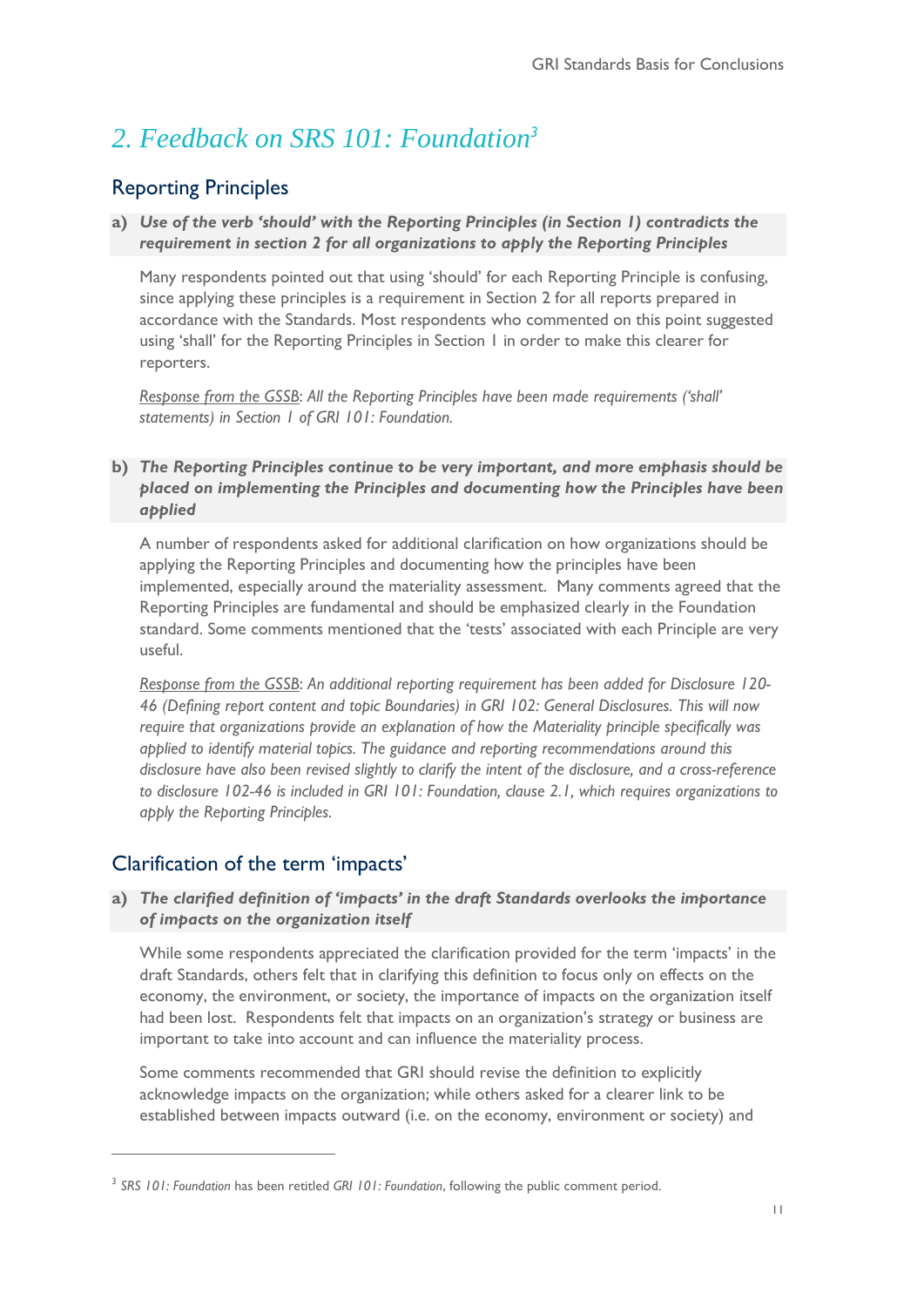impacts back on the organization itself. A couple of respondents opposed this clarification as they felt it was contradictory to GRI's stated objectives of keeping the main concepts from G4, including the Reporting Principles, consistent in the transition to GRI Standards.

A few respondents also suggested re-instating sections of the guidance for the Materiality principle which relate to impacts on the organization. These sections from G4 had been removed in the Exposure Draft of *SRS 101: Foundation* (later retitled as *GRI 110: Foundation*) as part of the clarification of the term 'impacts'.

*Response from the GSSB: The definition of 'impacts' has been slightly revised in the GRI Standards Glossary to better acknowledge the relationship between impacts on the economy, the environment, and society, and consequences for the organization itself. This has been done with the addition of a new note (NOTE 2) alongside the definition, and the guidance text around the Materiality principle has been revised slightly to align with this clarified definition. See the definition of 'impact' in the GRI Standards Glossary and the guidance to the Materiality principle (clause 1.3) in GRI 101: Foundation.*

# Making claims related to the GRI Standards ('in accordance' and 'SRSreferenced' options)

**a)** *The guidance on 'in accordance' options is generally clearer than in G4, but additional improvements will reduce duplication and further improve clarity*

Respondents were generally positive about the revised section on in accordance criteria (Section 3 of *SRS:101 Foundation*), and felt this was fairly clear for users. This section was discussed at all stakeholder workshops in detail, and participants recommended revising the guidance text to reduce duplicated content and to better explain when each claim option would be appropriate. Participants also recommended expanding the content in Table 2 (on 'criteria for making an in accordance claim') to include, for example, reporting on material topics not covered by the GRI Standards. Participants also recommended adding a clearer distinction between the two 'in accordance' options and the 'SRS-referenced' claim option, as they felt these represent very different uses of the Standards.

*Response from the GSSB: The text in the Introduction to Section 3 of GRI 101: Foundation has been revised to better clarify the distinction between preparing a report in accordance with the Standards and the option to use selected standards with a GRI-referenced (formerly SRS-referenced) claim. An example has also been provided of when a GRI-referenced claim option would be appropriate. The Table with 'in accordance' criteria in Section 3 has also been expanded to be more complete, and now includes requirements on reporting material topics not covered by the GRI Standards, using reasons for omission, and notifying GRI of the use of the Standards. See Section 3 of GRI 101: Foundation.* 

**b)** *There is a risk that the 'SRS-referenced' claim option could encourage organizations to pick and choose only selected disclosures, rather than preparing a full sustainability report based on the Reporting Principles*

Many respondents commenting on the 'SRS-referenced' claim expressed concern that by formalizing this option, it could encourage a move away from preparing a report in accordance with the GRI Standards based on the Reporting Principles, including a materiality assessment. Comments indicated that this could lead to organizations 'picking and choosing'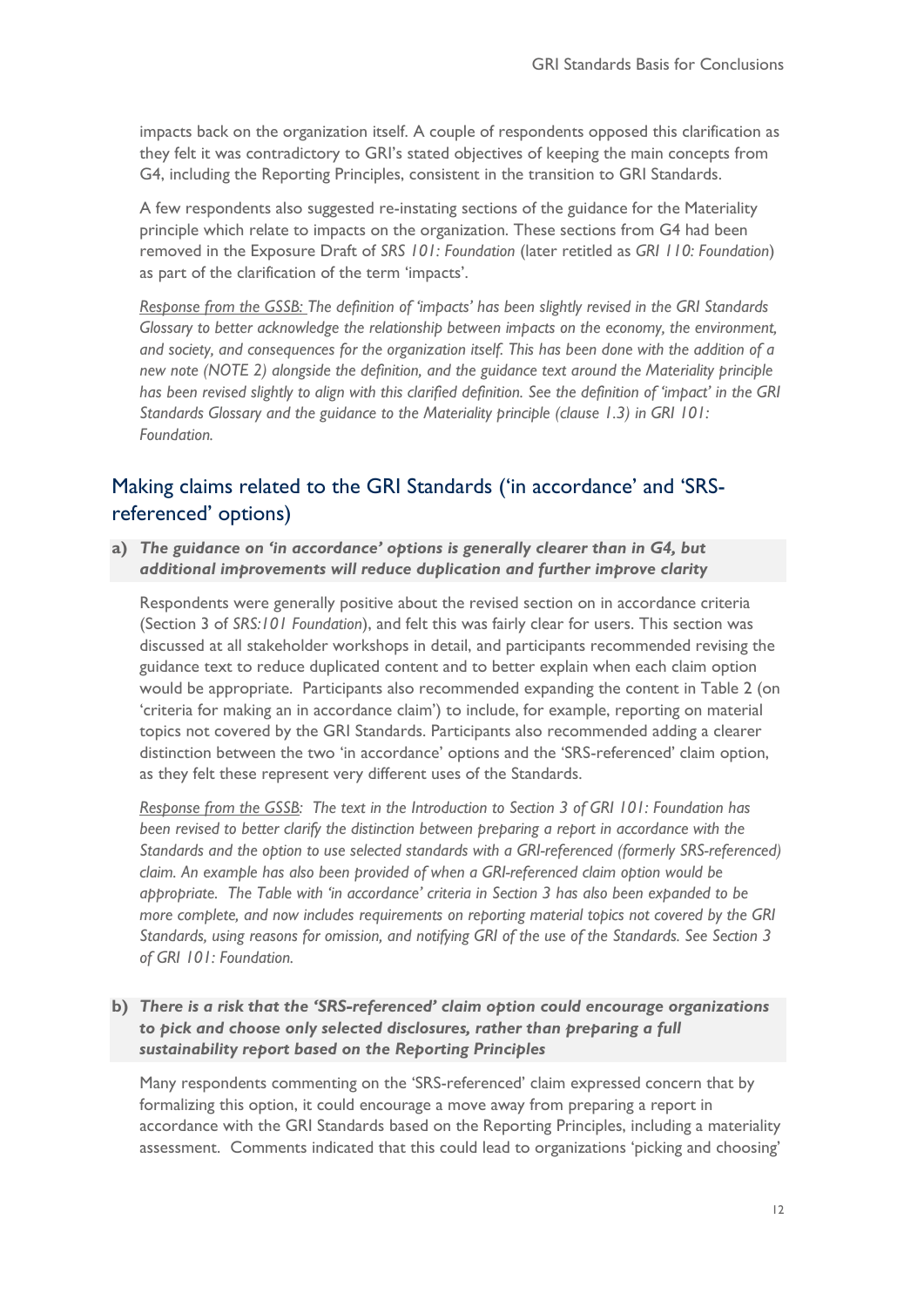from the Standards rather than meeting the criteria to prepare a report in accordance with the Standards.

However, there were several respondents that were supportive of this option and felt it would improve transparency in other uses of the Standards, or provide greater flexibility, e.g. for new reporters.

Some respondents recommended that if the 'SRS-referenced' claim is allowed, the Reporting Principles for defining report quality should be requirements ('shall' statements) rather than a recommendation. However, participants at some stakeholder workshops expressed a different view, believing that the requirements for an SRS-referenced claim in the draft Standards are already too specific.

*Response from the GSSB: Based on the diverse public comments received on this issue, the GSSB has determined to maintain the GRI-referenced claim (formerly 'SRS-referenced'), and not to change the criteria for this option. It has been clarified in guidance in Section 3 when the GRI-referenced claim is appropriate to be used and examples have been provided to help users differentiate between this option and preparing a report in accordance with the Standards. The wording of the claim has also been revised to be more flexible to accommodate different types of materials other than reports that might have disclosures based on the GRI Standards. See clause 3.3 of GRI 101: Foundation.*

# Use of sector disclosures

**a)** *Sector-specific materials are important for users of the GRI Standards, and their use should be emphasized more strongly in the Standards* 

Respondents and workshop participants gave GRI clear feedback that sector-specific materials are important for reporters and they would like to see further development of sector disclosures or guidance in the future. Several respondents felt that the 'guidance' status of the reference to sector disclosures in *SRS 101: Foundation* was not strong enough to reflect the importance of these materials, and suggested making this a recommendation instead.

*Response from the GSSB: The use of the sector disclosures, where applicable, has now been made a recommendation, rather than guidance, in Section 2 of GRI 101: Foundation.* 

# <span id="page-12-0"></span>*3. Feedback on SRS 201: General Disclosures<sup>4</sup>*

### Suggested revisions to disclosures

 $\overline{a}$ 

*a) Some respondents disagreed with incorporating the content on banned products and services (formerly G4-PR6) into Disclosure 201-2 (related to Activities, brands, products and services)*

Respondents recommended deleting this element of the disclosure (201-2-c), while several other comments suggested including a qualifier such as 'if applicable,' so that all reporters wouldn't be required to report this. Respondents recommended that if this content is now

<sup>4</sup> *SRS 201: General Disclosures* has been retitled *GRI 102: General Disclosures*, following the public comment period.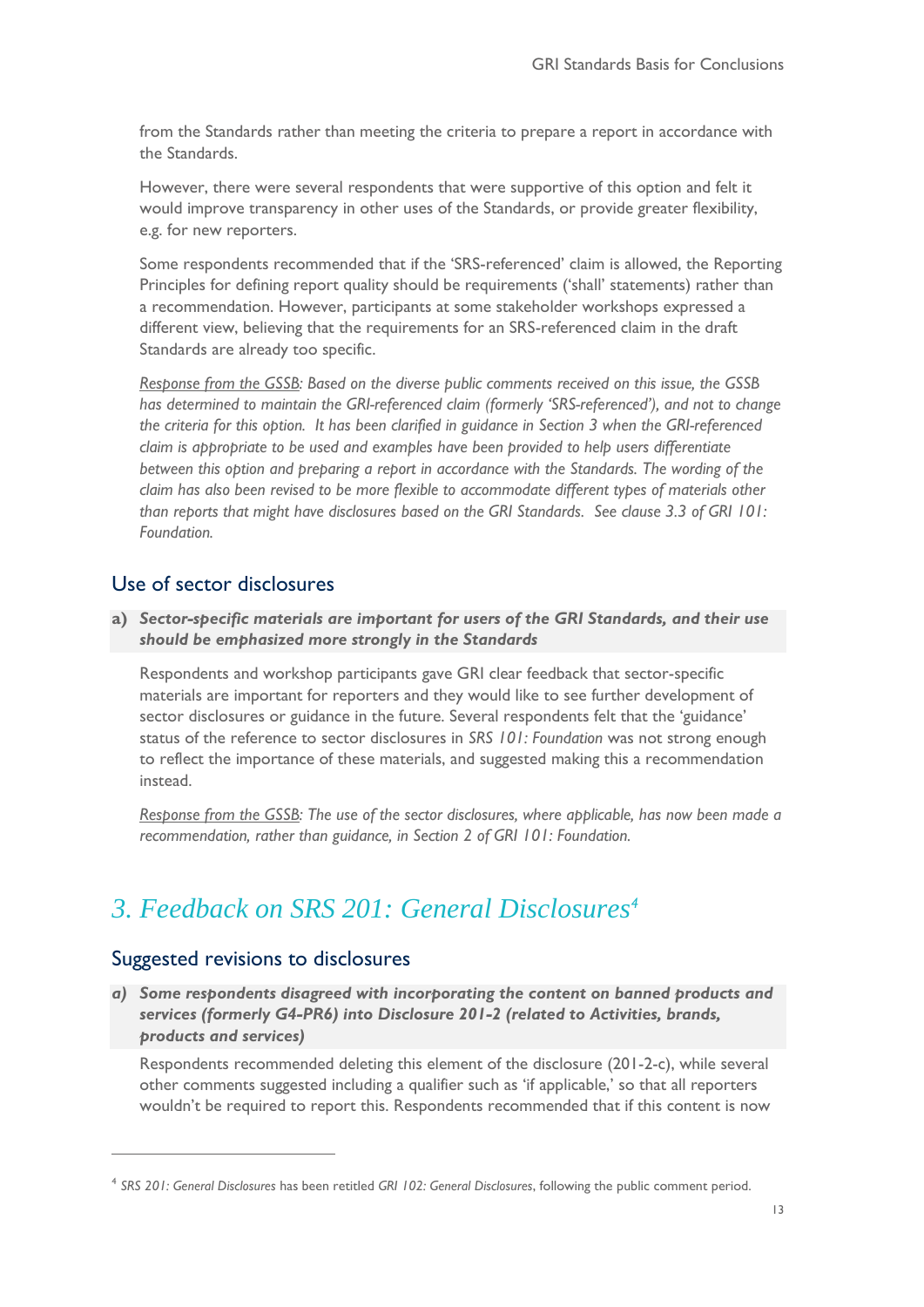mandatory (as part of *SRS 201: General Disclosures*), additional clarification would be needed on the criteria to identify these products or services.

*Response from the GSSB: The explanation of 'whether an organization sells products or services that are the subject of stakeholder questions or public debate' has been moved from the disclosure requirements to become a reporting recommendation. See Disclosure 102-2 in GRI 102: General Disclosures.*

### *b) There was a request for additional clarity on how Disclosure 201-8 (information on employees and other workers), has been calculated*

Respondents noted that because reporters can use multiple approaches to report on Disclosure 201-8, there should be a requirement to clarify the unit of measure and how it was calculated.

*Response from the GSSB: An additional element of this disclosure has been added, requiring 'an explanation of how the data has been compiled, including any assumptions made.' See Disclosure 102-8 in GRI 102: General Disclosures.* 

#### *c) There was divided feedback on the status of the reporting recommendations for Disclosure 201-14 (Statement from the senior decision maker) in the Strategy section*

Respondents had different opinions on the status of the reporting recommendations ('should' statements) for Disclosure 201-14 which asks for a statement from the senior decision maker. Some felt that reporting on main challenges should become part of the requirements, as this will make the CEO statement more balanced; while other respondents recommended making this guidance (rather than a recommendation), to allow more flexibility. Some respondents also appreciated the brevity and clarity of the revised disclosure (due to the fact that content had been moved from the G4 indicator to reporting recommendations).

*Response from the GSSB: The GSSB has determined not to make additional changes to this disclosure, based on the mixed feedback received. This decision was also based on the fact that in the G4 Guidelines, the additional text related to this disclosure used the verb 'should' –therefore carrying this content into the GRI Standards as a reporting recommendation is consistent with the G4 Guidelines. See Disclosure 102-14 in GRI 102: General Disclosures.* 

### *d) It was recommended that Disclosure 201-22 (on collective bargaining) should be moved from the Governance section to the Stakeholder Engagement section of SRS 201*

It was suggested that Disclosure 201-22 would be more logically situated in the section of *SRS 201: General Disclosures* on Stakeholder Engagement, since its relationship to other governance disclosures is not apparent.

*Response from the GSSB: Disclosure 201-22 (now re-numbered 102-41) on collective bargaining has been relocated to Section 5 in GRI 102: General Disclosures on Stakeholder Engagement.*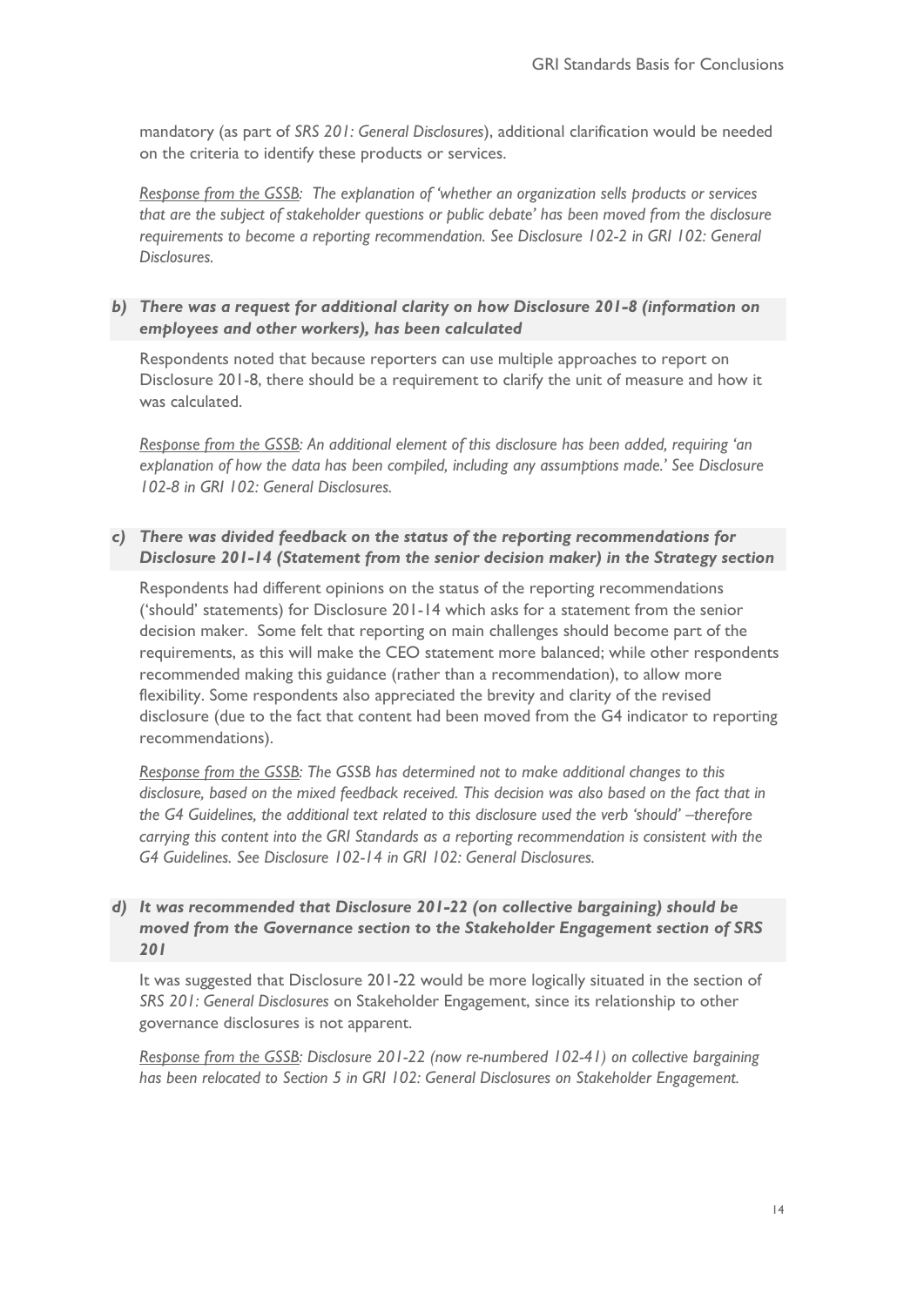### *e) Additional clarifications were requested for Disclosure 201-55 (on the content index)*

Respondents asked for several points to be clarified related to the content index, such as whether content for the disclosures, or the content index itself can be located in different places. Respondents also wanted more specific requirements on how to title the content index, and asked for clarifications on whether this section referred to a specific GRI content index, or could refer to any table of contents for a report.

*Response from the GSSB: The recommendations and requirements related to the content index have been revised slightly to reduce duplication, and to clarify elements which are required. It is now required (rather than recommended) to include the words 'GRI Content Index' in the title, and to include in the content index the title and publication year of each GRI Standard used. In addition, it has been clarified that it is required to include in the report a link or reference to the GRI content index, if it is not provided in the report itself. It is also now required (rather than recommended) to include in the content index any additional material topics that are reported on but which are not covered by the GRI Standards. This is consistent with the requirements in GRI 101: Foundation that require organizations to report on all material topics in order to claim the report has been prepared in accordance with the GRI Standards. See Disclosure 102-55 in GRI 102: General Disclosures.*

# <span id="page-14-0"></span>*4. Feedback on SRS 301: Management approach<sup>5</sup>*

### *a) The proposed structural changes in SRS 301: Management approach were generally regarded as an improvement*

Respondents in general were positive about the structural changes introduced in SRS 301, including presenting the management approach as a standalone standard, relocating the topic Boundary and grievance mechanisms contents into the management approach, as well as the new section introduced on general requirements (for how to combine disclosures for a group of topics or what to report when there isn't a management approach). However, a few respondents felt this Standard was now overly lengthy and complicated, compared to the much shorter approach in G4.

Some respondents recommended additional improvements to the structure, such as moving the section on General requirements upfront.

*Response from the GSSB*: The section on 'General requirements' has been moved to the front of GRI *103: Management Approach so that it comes before the disclosures.* 

#### *b) There was divided feedback on the level of detail the management approach should request*

Some respondents were concerned with the additional level of detail now being requested for the management approach, especially the requirement to describe certain components of the management approach (e.g., policies, specific actions) for each material topic, if the management approach includes that component. However, other respondents wanted to see even more reporting requirements and recommendations being added.

 $\overline{a}$ 

<sup>5</sup> *SRS 301: Management Approach* has been retitled *GRI 103: Management Approach*, following the public comment period.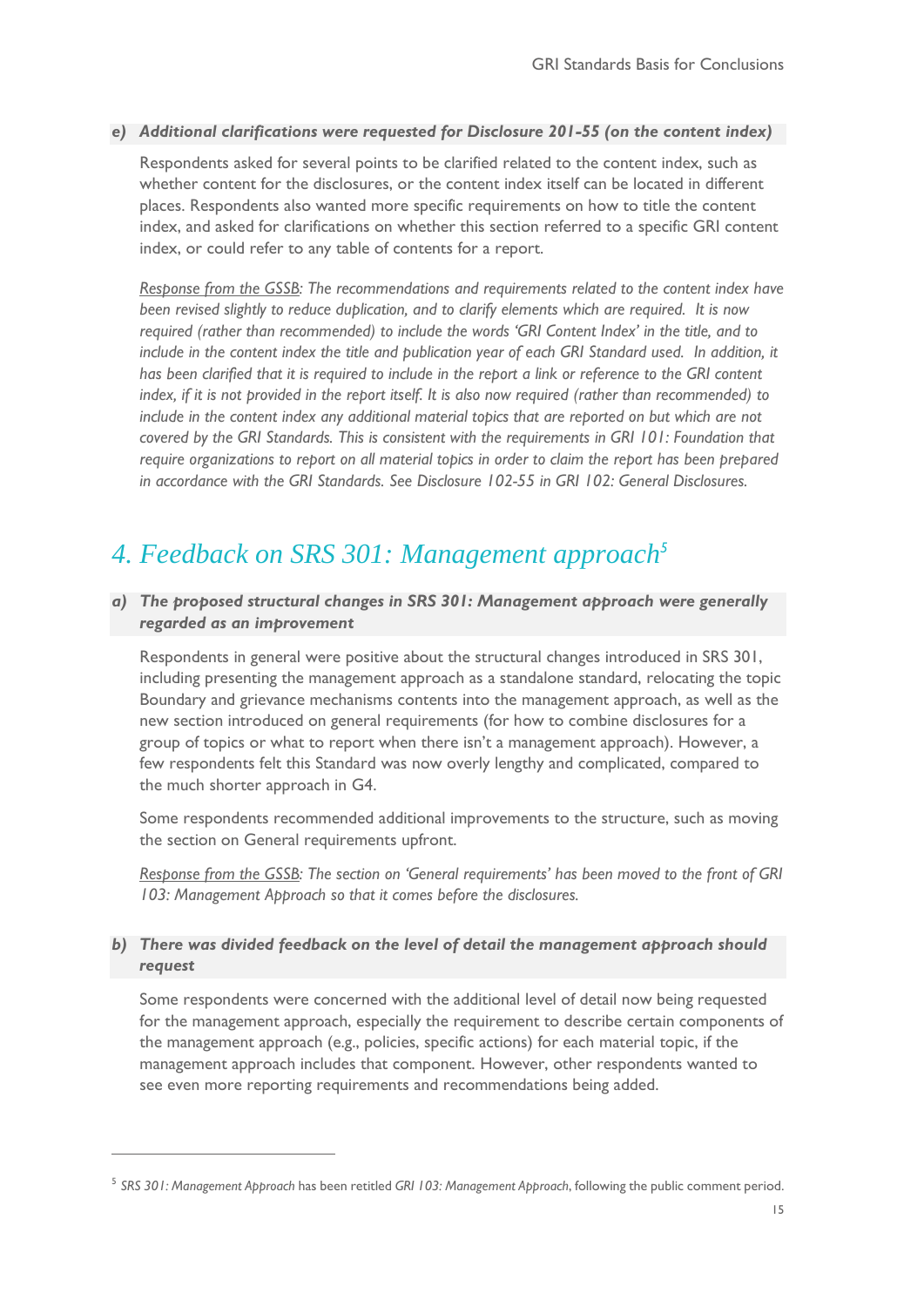Some respondents asked to clarify the level of detail that needs to be provided for the description of the components of the management approach.

*Response from the GSSB: Since feedback was divided on this issue, no changes were made to the reporting requirements with respect to the Exposure Draft version. In addition, guidance was added to clarify that the reporting organization is expected to provide sufficient information for report users to understand its approach to managing the material topic and its impacts.*

### *c) For the topic Boundary, most respondents asked for a more simplified disclosure and terminology, as well as examples, with some recommending a 'value chain' approach instead of the 'inside'/'outside' concept*

Most respondents commenting on the revised topic Boundary asked for an even more simplified disclosure and explanation. Some respondents questioned the usefulness of the requested information; others indicated that the requirement to list the entities that cause the impacts and to provide their geographic location is too burdensome. Some respondents suggested explaining the topic Boundary from a value chain perspective (rather than using the 'inside' and 'outside' concept), as many organizations are already familiar with and applying this approach.

Many respondents also considered the terminology used (e.g., 'topic Boundary', 'inside', 'outside', and 'entity') to be too complicated and technical, and suggested simplifying this. A few respondents suggested asking simpler, more straightforward questions instead such as 'who is causing the impact'.

Most respondents asked for examples to be provided.

 $\overline{a}$ 

*Response from the GSSB: The topic Boundary disclosure and explanation have been simplified in line with the G4 definition, the G4 FAQ clarification, and the key international authoritative instrument that articulates this concept: the UN Guiding Principles on Business and Human Rights.* 

*The revised disclosure thus asks for a description of 'where the impacts occur' for a material topic, and 'the organization's involvement with the impacts' (for example, whether the organization has caused or contributed to the impacts, or is directly linked to the impacts through its business relationships). Guidance and terminology have been simplified and aligned with the UN Guiding Principles, and examples of how to identify and report the topic Boundary have been included.*

# <span id="page-15-0"></span>*5. Feedback on the topic-specific draft Standards (Series 400, 500, and 600)<sup>6</sup>*

The 33 Exposure Drafts of the topic-specific GRI Standards are structured in the same format. Therefore, comments that relate to the format, design, or clarity of the topic-specific Standards have been grouped together under 'Overarching feedback'. Comments that relate to proposed revisions to 'employee'/'worker' terminology have also been addressed together in Section 1 ('Overarching feedback').

<sup>&</sup>lt;sup>6</sup> The topic-specific Standards have been re-numbered after the public comment period as series 200 (economic topics), series 300 (environmental topics) and series 400 (social topics).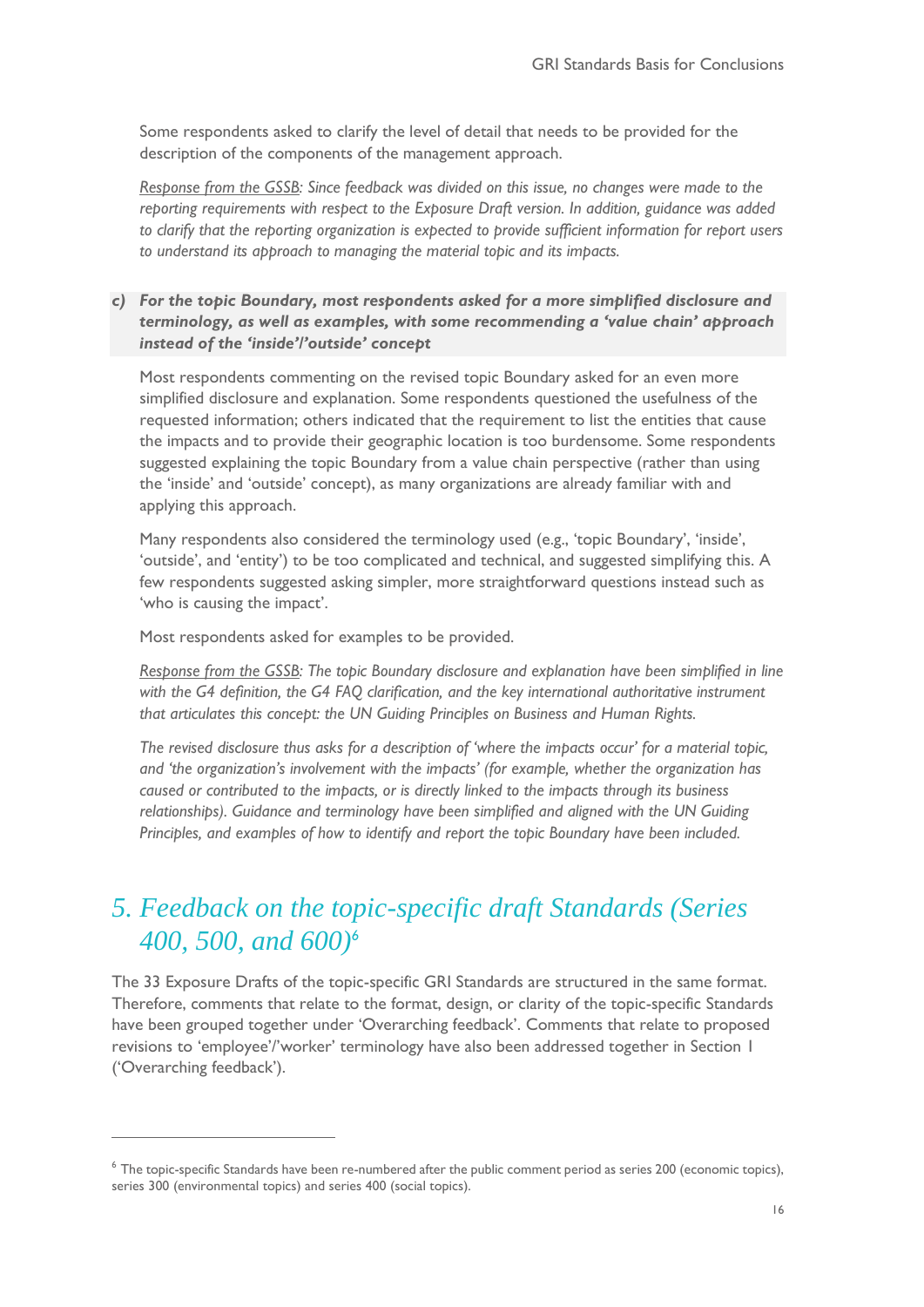The remaining feedback on the topic-specific Standards has been categorized into high-level themes, as set out below:

#### *a) Suggestions to revise the content of disclosures, or to add additional disclosures*

Respondents had a number of suggestions to improve the content of existing disclosures in the draft topic-specific Standards, or to add additional content to disclosures. For example:

- Respondents recommended expanding Disclosures 613-1 and 613-2 in *SRS 613: Local Communities* to include community engagement or voluntary community contributions made by organizations, as this is a material issue for many companies.
- Several respondents indicated that the scope of Disclosure 401-2 (on climate change) in *SRS 401: Economic Performance* is too narrow, and recommended expanding this disclosure to take into account other environmental and social impacts.
- In *SRS 601: Economic Performance*, respondents suggested making the requirements for breakdowns in Disclosure 601-1 (e.g. by age) a recommendation rather than part of the disclosure, due to the fact organizations should have flexibility to use the breakdowns of data they use on a regular basis.

*Response from the GSSB: Substantive changes to content of disclosures were considered to be out of scope for the Transition to Standards, based on the stated objectives for the project. These comments have been documented, and will be considered as part of the revision process for the topic-specific Standards in the future.*

### *b) Requests for clarification on how to report existing disclosures, or more specification on which methodologies should be used to calculate information*

Respondents requested additional clarifications on a number of disclosures which were considered not clear or could be open to interpretation. For example:

- Respondents asked for definitions of commonly-used terms such as 'main' and 'significant' (see also feedback on the GRI Standards Glossary).
- Respondents suggested that in *SRS 402: Market Presence*, the reporting requirements for Disclosure 402-1 do not allow for flexibility if a minimum wage is established as a monthly salary, rather than on an hourly basis.
- Respondents suggested revising *SRS 505: Emissions*, to change the phrase 'Standards, methodologies, assumptions and calculation tools used' to 'Approaches used', in order to be more flexible and less detailed.

*Response from the GSSB: The GSSB determined not to try to define commonly-used terms such as 'main' and 'significant'; instead an additional note of clarification has been added into the GRI Standards Glossary explaining that where a term is not defined in the Glossary, definitions that are commonly used and understood apply.*

*Reporting requirement 2.2 in the Exposure Draft of SRS 402: Market Presence (now retitled GRI 202: Market Presence) has been deleted, and its contents integrated in a new and clarified reporting recommendation: "If applicable, convert the entry level wage to the same units used in the minimum wage (e.g., hourly or monthly basis)"*

*The disclosures in SRS 505: Emissions (now renumbered GRI 305: Emissions) have been modified slightly to require reporting the 'Standards, methodologies, assumptions, and/or calculation tools used'. Previously in the Exposure Drafts, the 'and/or' was an 'and', which would have required all of these elements to be reported.*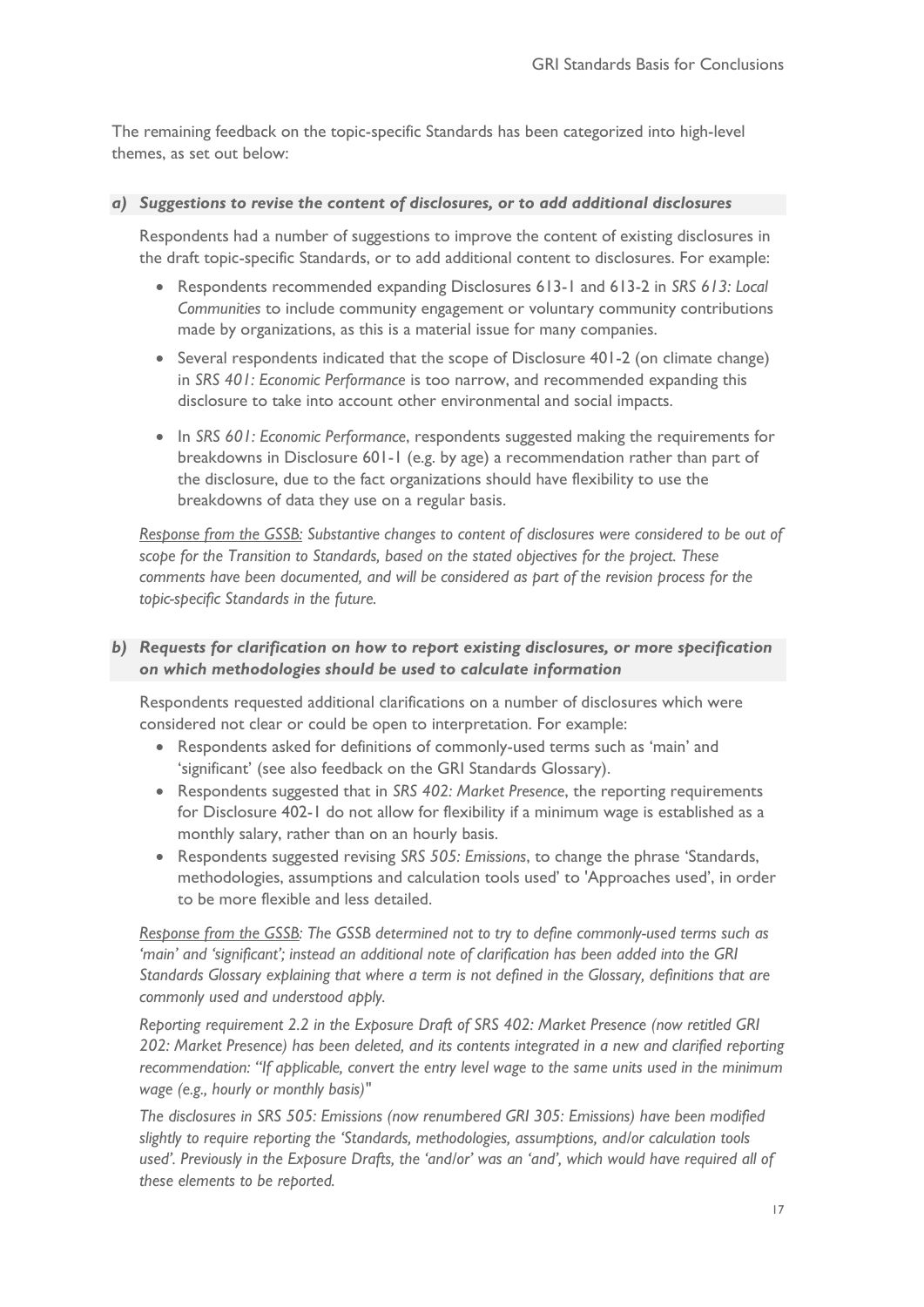*Additional clarifications were determined to be out of scope for the Transition to Standards initiative if they affect the way organizations are already reporting the existing disclosures from G4. Other*  suggested changes were individually considered by the GSSB and were implemented if determined *they would improve clarity and user-friendliness, without affecting the content of the disclosure requirements.*

#### *c) Feedback on the use of instructive verbs (e.g. 'shall', 'should')*

Most respondents were generally supportive of the proposed use of instructive verbs throughout the topic-specific Standards. On the online consultation platform, Question 2 on the questionnaire for each topic-specific Standard asked whether the respondent suggested any changes to the use of instructive verbs. Out of the consolidated feedback across all topic-specific Standards, 76% percent of questionnaire respondents suggested no changes to the instructive verbs, 11% did not comment, and 13% suggested some changes or improvements.

Suggested changes to the instructive verbs included, for example:

- In *SRS 404: Procurement Practices*, respondents suggested making clause 2.2 ('the reporting organization shall calculate the percentages based on invoices or commitments made during the reporting period, i.e., using accruals accounting') a reporting recommendation rather than a requirement. The rationale given was that it may not be realistic to require organizations to report using accruals accounting.
- In *SRS 505: Emissions*, respondents suggested elevating the recommendation to provide breakdowns of emissions data (e.g., by business unit, by country) to a reporting requirement.
- In *SRS 603: Occupational Health and Safety*, respondents suggested making the reporting recommendation for 601-3-b (Workers representation in formal joint management– worker health and safety committee) a requirement rather than a recommendation.

*Response from the GSSB: In SRS 404: Procurement Practices (now retitled GRI 202: Procurement Practices), clause 2.2 from the Exposure Draft has been made a reporting recommendation rather than a requirement, based on public feedback. All other comments related to the use of instructive verbs were reviewed and discussed by the GSSB, but changes were not implemented unless there was a clear rationale provided and the change was consistent with the intent of the disclosures in the G4 Guidelines.* 

#### *d) Structural changes or suggested relocation of disclosures*

Some respondents recommended changing the location of disclosures or sections of content. For example, respondents suggested:

- Moving the disclosures on workforce and payment from *SRS 201: General Disclosures* to *SRS 402: Market Presence;*
- Rephrasing Disclosure 401-1 from *SRS 401: Economic Performance* as 'the reporting organization shall report economic value generated and distributed in the form of a Value Added Statement' and then relocate this disclosure to *SRS 201: General Disclosures*, due to the fact this information would be material for all organizations;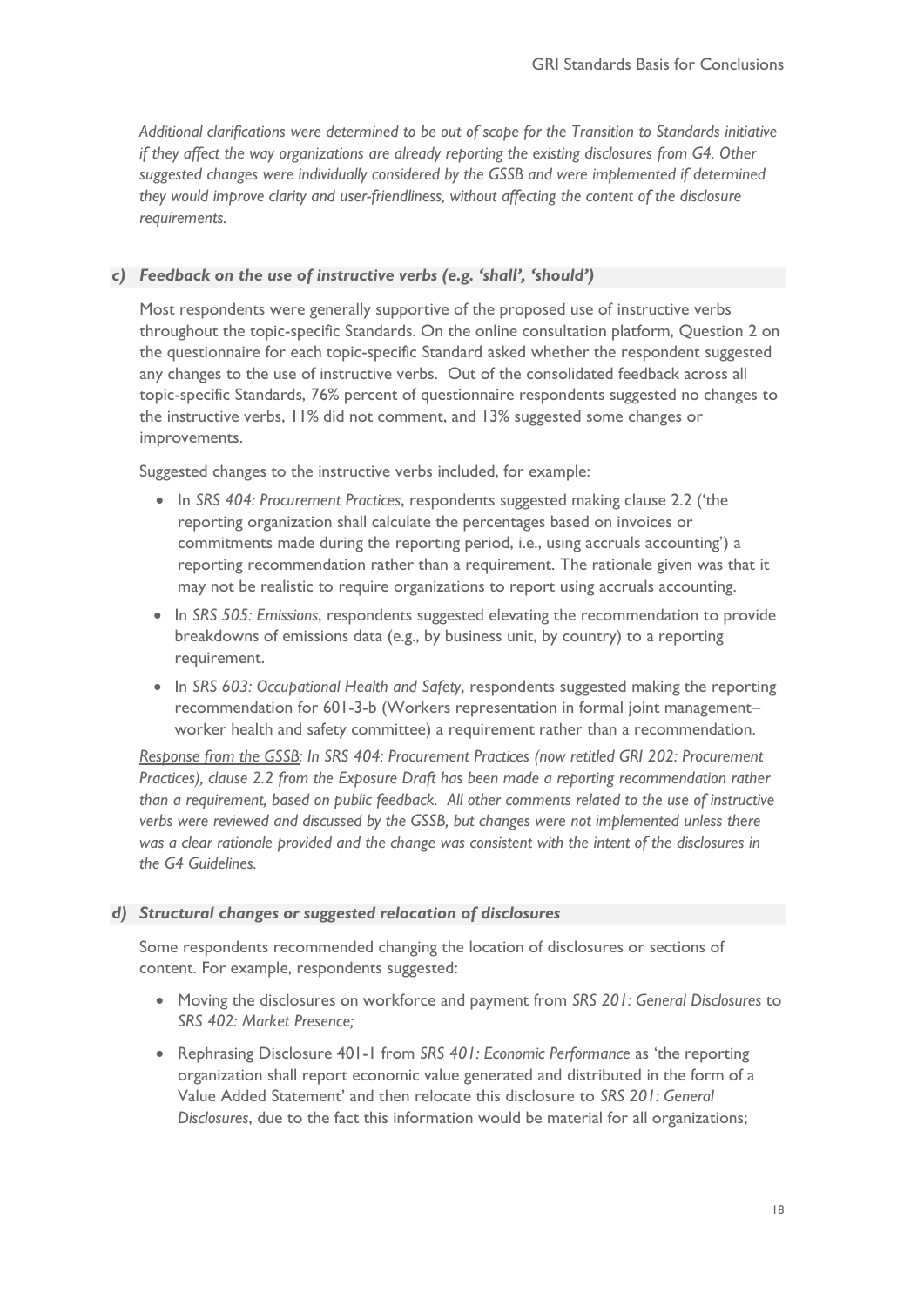- Dividing *SRS 506: Effluents and Waste* into three separate Standards: Waste, Effluents, and Spills. This is due to the fact that these topics are distinct, and this would give reporters more flexibility to report just the relevant disclosures;
- Bringing the supplier assessment disclosures into *SRS 301: Management Approach;*
- Combining 'Procurement Practices' with the other supply chain topics or renaming it 'Local Procurement Practices' to use it with 'Indirect Economic Impacts'.

*Response from the GSSB: All individual comments related to structural changes or relocating disclosures have been reviewed and discussed by the GSSB. No further changes were implemented, although all comments have been noted to help inform for future review of the Standards.*

#### *e) The standardized text in all economic Standards, which relates to the use of accounting standards such as IFRS, should be revised to be more complete*

Respondents recommended revising the standardized text found in all draft economic standards, which states that the information can be compiled from figures in the organization's audited financial statements or internally-audited management accounts, followed by a reference to the International Financial Reporting Standards (IFRS), and to national or regional standards accounting standards.

Respondents also suggested including a reference to the International Public Sector Accounting Standards (IPSAS) – to make the guidance applicable to public sector entities; whereas another respondent recommended not referencing any specific accounting standard, but to instead ask the organization to disclose the basis used. It was also recommended that data for financial related topics should be required to come from accounting systems.

*Response from the GSSB: This text has been revised to include a reference to the International Public Sector Accounting Standards, and to make it more explicit that these accounting standards are provided as examples only. This text has also been removed from the standards in the 'Economic series' where it is not relevant for reporting the disclosures: GRI 205: Anti-Corruption and GRI 206: Anti-competitive behavior.* 

# <span id="page-18-0"></span>*6. Feedback on the GRI Standards Glossary*

#### *a) Additional definitions were requested for some terms that are used throughout the GRI Standards, or that relate to specific disclosures*

Respondents asked for definitions for some terms that are used frequently throughout the draft Standards, such as 'significant', 'main', 'social impact' and 'sustainability reporting'. These terms are open for interpretation, and respondents felt that providing clear definitions will improve the consistency of reporting.

Respondents also requested including new terms in the Glossary, such as value chain, due diligence and collective bargaining.

*Response from the GSSB: The GSSB determined not to define commonly-used terms such as 'main' and 'significant'; instead an additional note of clarification has been added into the GRI Standards Glossary explaining that where a term is not defined in the Glossary, definitions that are commonly*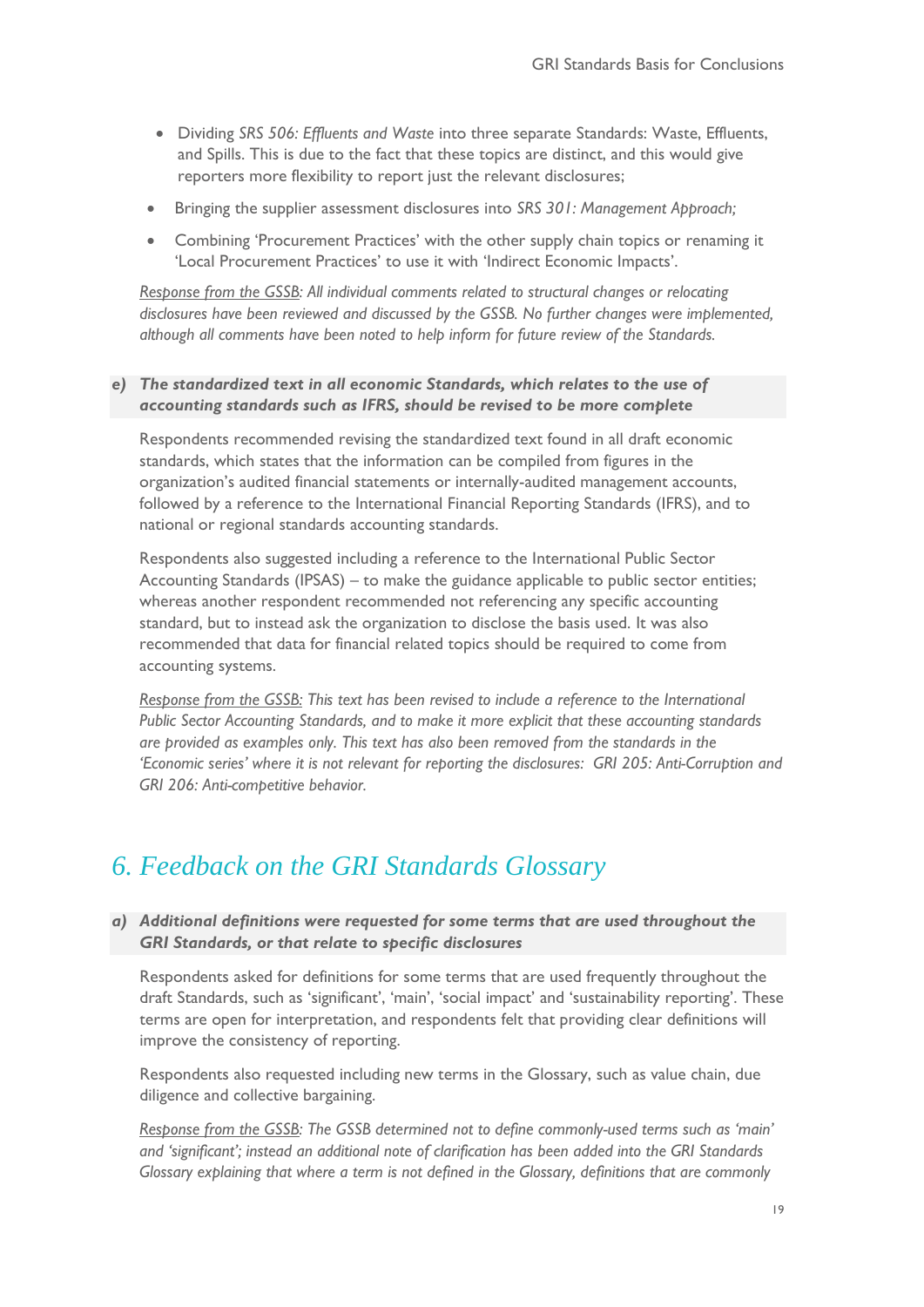*used and understood apply. Definitions for 'value chain', 'due diligence', and 'collective bargaining' have been added into the GRI Standards Glossary.*

### *b) Some respondents asked for clarifications, or revisions to existing definitions in the Glossary in order to make them more clear and consistently-applied*

Respondents noted that some terms used for calculating specific disclosures are not clear, even with definitions provided in the Glossary. These include 'absentee rate', 'injury rate', 'basic salary', and 'operations', among others.

*Response from the GSSB: The GSSB determined not to clarify definitions that relate to the calculation of specific disclosures. However, the definitions that relate to disclosures in GRI 403: Occupational Health and Safety (such as 'absentee rate' and 'injury rate') have been revised slightly due to the 'employee'/'worker' terminology changes in this Standard. The definitions for these terms are based on 'workers' but have a 'note' to clarity that these rates can be calculated for different scopes of workers (e.g. employees).* 

# <span id="page-19-0"></span>*7. Feedback out-of-scope for the Transition to Standards*

Numerous comments were received via the online consultation platform and during stakeholder workshops which were not considered to fall within the stated **[objectives](#page-1-0)** for the Transition to GRI Standards initiative. These comments are however important in assisting the Standards Division and GSSB to determine future work priorities.

The main themes are summarized below:

- a) *XBRL compatibility*: Some respondents questioned the XBRL-readiness of the disclosure format. They emphasized the importance of GRI taking into account XBRL-compatibility in further refining the design and structure of the Standards.
- b) *Alignment with Integrated Reporting*: Some respondents wanted to see a stronger linkage between the GRI Standards and an Integrated Reporting approach. Participants at stakeholder workshops in the Netherlands and South Africa also supported stronger linkages between the GRI Standards and Integrated Reporting; however, this was not raised as a significant theme at stakeholder workshops in other regions.
- c) *Certification and assurance implications*: Some respondents wanted more detail on how the Transition to Standards would impact assurance expectations, and some asked to see more detailed assurance guidance developed. Some respondents also raised questions about the implications of moving to a Standard and whether certification would be required, similar to ISO standards.
- d) *Importance of sector-specific content:* Some respondents felt that sector-specific content is important for users of the GRI Standards and would like to see more work done to update and expand sector-specific materials in the future.
- e) *Standards to prioritize for future review or development*: A few respondents flagged specific Standards for future development or review, including:
	- o creating a new standard on the topic of 'land';
	- o prioritizing *SRS 503: Water* for review in 2017.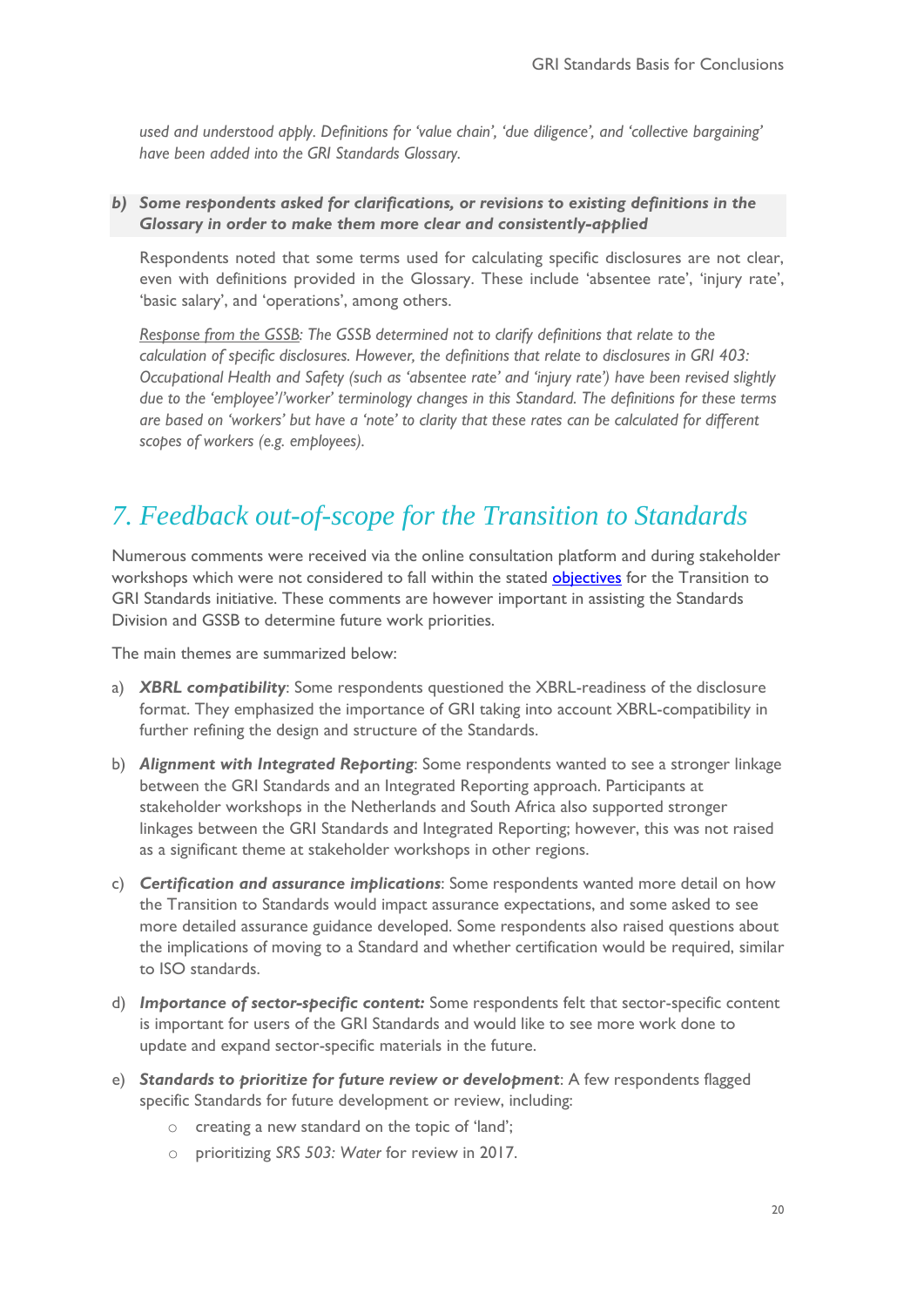<span id="page-20-0"></span>*Response from the GSSB: This feedback has been carefully reviewed and recorded, and will be taken into consideration in determining the GSSB's three-year work program from 2017-2019. This will be finalized by the GSSB in the last quarter of 2016.*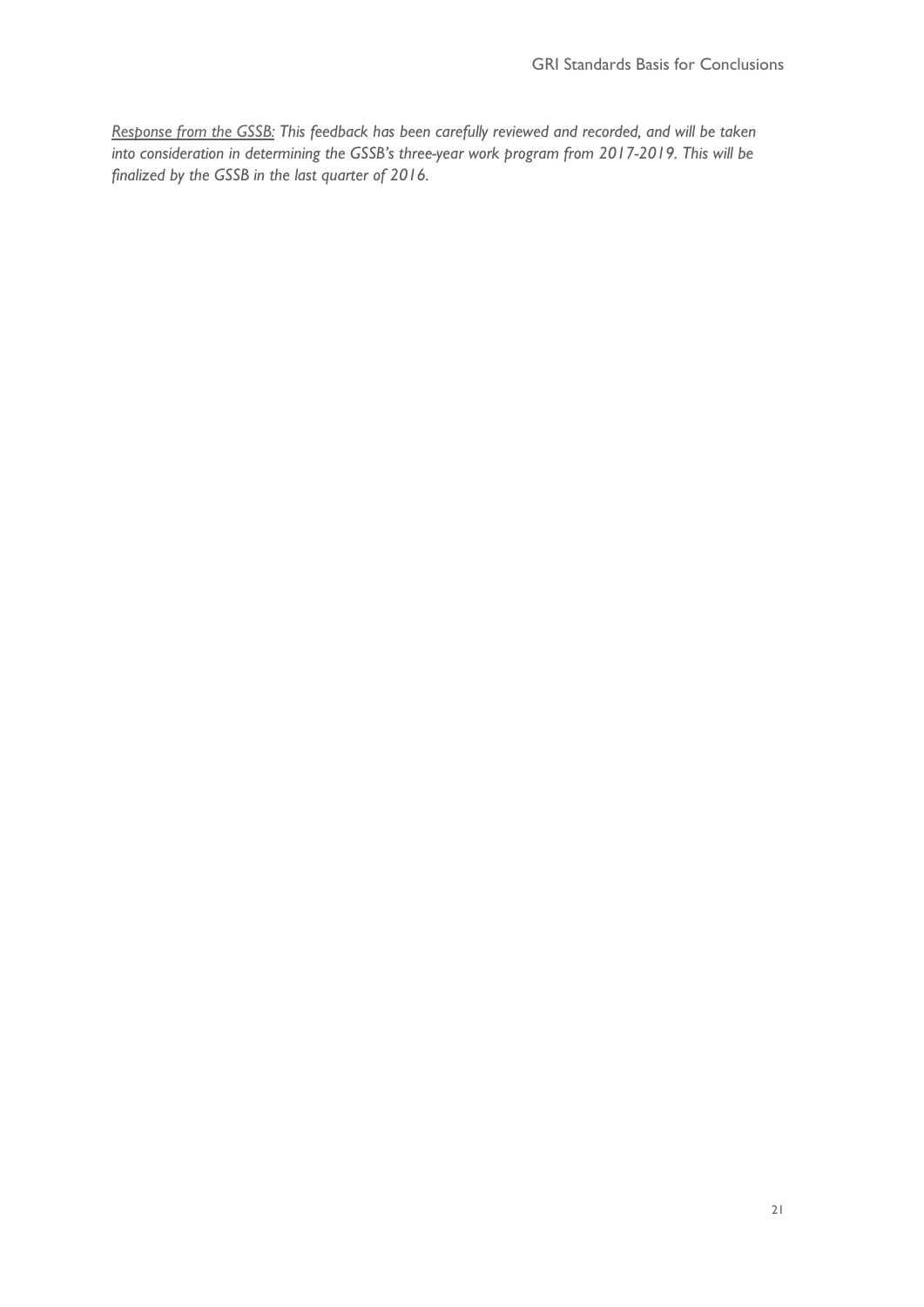# *Annex A: List of Exposure Drafts*

| <b>Standard Name and Number</b> |                                                          | Date added to the<br>consultation platform | <b>Consultation</b><br>closed |
|---------------------------------|----------------------------------------------------------|--------------------------------------------|-------------------------------|
|                                 | <b>Universal Standards and Glossary</b>                  |                                            |                               |
| 0                               | Foundation                                               | 19 April 2016                              | 17 July 2016                  |
| 201                             | General disclosures                                      | 19 April 2016                              | 17 July 2016                  |
| 301                             | Management approach                                      | 19 April 2016                              | 17 July 2016                  |
|                                 | GRI Standards Glossary (Part 1)                          | 19 April 2016                              | 17 July 2016                  |
|                                 | GRI Standards Glossary (Part II)                         | 03 June 2016                               | 17 July 2016                  |
|                                 | <b>Economic Category (topic-specific Standards)</b>      |                                            |                               |
| 401                             | Economic performance                                     | 03 June 2016                               | 17 July 2016                  |
| 402                             | Market presence                                          | 03 June 2016                               | 17 July 2016                  |
| 403                             | Indirect economic impacts                                | 19 April 2016                              | 17 July 2016                  |
| 404                             | Procurement practices                                    | 03 June 2016                               | 17 July 2016                  |
| 405                             | Anti-corruption                                          | 03 June 2016                               | 17 July 2016                  |
| 406                             | Anti-competitive behaviour                               | 03 June 2016                               | 17 July 2016                  |
|                                 | <b>Environmental Category (topic-specific Standards)</b> |                                            |                               |
| 501                             | <b>Materials</b>                                         | 03 June 2016                               | 17 July 2016                  |
| 502                             | Energy                                                   | 03 June 2016                               | 17 July 2016                  |
| 503                             | Water                                                    | 03 June 2016                               | 17 July 2016                  |
| 504                             | Biodiversity                                             | 03 June 2016                               | 17 July 2016                  |
| 505                             | Emissions                                                | 19 April 2016                              | 17 July 2016                  |
| 506                             | <b>Effluents and waste</b>                               | 03 June 2016                               | 17 July 2016                  |
| 507                             | Environmental compliance                                 | 03 June 2016                               | 17 July 2016                  |
| 508                             | Supplier environmental assessment                        | 03 June 2016                               | 17 July 2016                  |
|                                 | <b>Social Category (topic-specific Standards)</b>        |                                            |                               |
| 601                             | Employment                                               | 03 June 2016                               | 17 July 2016                  |
| 602                             | Labor/management relations                               | 03 June 2016                               | 17 July 2016                  |
| 603                             | Occupational health and safety                           | 03 June 2016                               | 17 July 2016                  |
| 604                             | Training and education                                   | 03 June 2016                               | 17 July 2016                  |
| 605                             | Diversity and equal opportunity                          | 03 June 2016                               | 17 July 2016                  |
| 606                             | Non-discrimination                                       | 03 June 2016                               | 17 July 2016                  |
| 607                             | Freedom of association and collective bargaining         | 03 June 2016                               | 17 July 2016                  |
| 608                             | Child labor                                              | 03 June 2016                               | 17 July 2016                  |
| 609                             | Forced or compulsory labor                               | 03 June 2016                               | 17 July 2016                  |
| 610                             | Security practices                                       | 03 June 2016                               | 17 July 2016                  |
| 611                             | Indigenous rights                                        | 03 June 2016                               | 17 July 2016                  |
| 612                             | Human rights assessment                                  | 03 June 2016                               | 17 July 2016                  |
| 613                             | Local communities                                        | 03 June 2016                               | 17 July 2016                  |
| 614                             | Supplier social assessment                               | 03 June 2016                               | 17 July 2016                  |
| 615                             | Public policy                                            | 19 April 2016                              | 17 July 2016                  |
| 616                             | Customer health and safety                               | 03 June 2016                               | 17 July 2016                  |
| 617                             | Marketing and labeling                                   | 03 June 2016                               | 17 July 2016                  |
| 618                             | Customer privacy                                         | 03 June 2016                               | 17 July 2016                  |
| 619                             | Socioeconomic compliance                                 | 03 June 2016                               | 17 July 2016                  |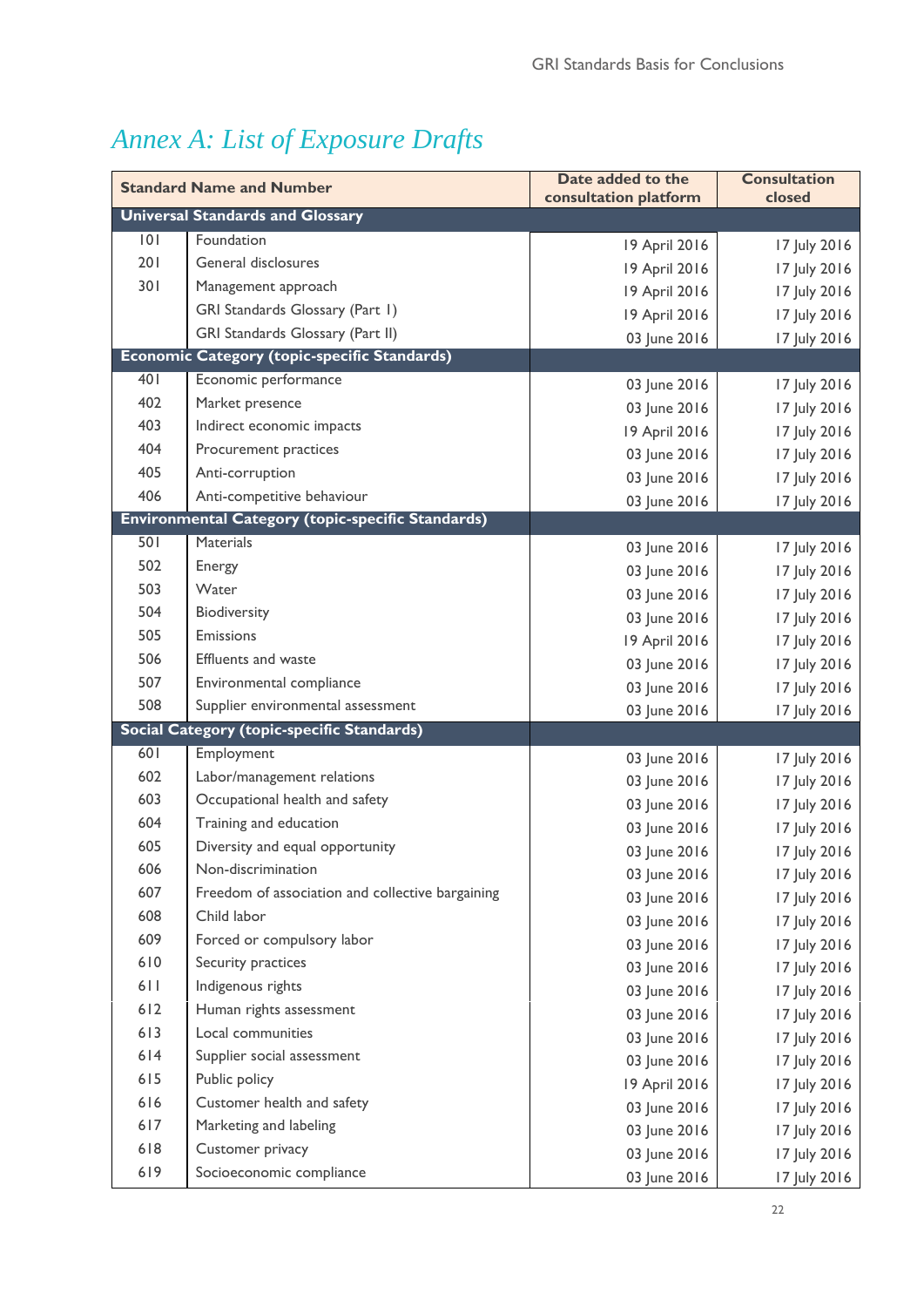# <span id="page-22-0"></span>*Annex B: Questionnaire questions from the GRI Online consultation platform*

| <b>Questionnaire question</b>                                                                                                                                                                                                                          | <b>Applied to the following Exposure Drafts:</b>                                                                                             |  |
|--------------------------------------------------------------------------------------------------------------------------------------------------------------------------------------------------------------------------------------------------------|----------------------------------------------------------------------------------------------------------------------------------------------|--|
| Based on the text in these Introduction sections, is it clear<br>how this new structure works and how the GRI Standards<br>are intended to be used?                                                                                                    | SRS 101: Foundation<br><b>SRS 201: General Disclosures</b><br>SRS 301: Management Approach<br>Topic-Specific Standards (series 400,500, 600) |  |
| Would you like to suggest any specific changes to the use<br>of 'shall', 'should', and 'can' within this draft Standard?                                                                                                                               | SRS 101: Foundation<br>SRS 201: General Disclosures<br>SRS 301: Management Approach<br>Topic-Specific Standards (series 400,500, 600)        |  |
| Are there examples in the text where the wording is not<br>clear and you would suggest changes to the text?                                                                                                                                            | SRS 101: Foundation<br><b>SRS 201: General Disclosures</b><br>SRS 301: Management Approach<br>Topic-Specific Standards (series 400,500, 600) |  |
| Are there any other changes to the structure or format of<br>this draft Standard which would make it easier to use?                                                                                                                                    | SRS 101: Foundation<br><b>SRS 201: General Disclosures</b><br>SRS 301: Management Approach<br>Topic-Specific Standards (series 400,500, 600) |  |
| If applicable, do you have any comments about the<br>proposed changes in this draft Standard related to the<br>'Employee/worker' review?                                                                                                               | <b>SRS 201: General Disclosures</b><br>Topic-Specific Standards (series 400,500, 600)                                                        |  |
| Do you have any other comments about this draft<br>Standard?                                                                                                                                                                                           | SRS 101: Foundation<br><b>SRS 201: General Disclosures</b><br>SRS 301: Management Approach<br>Topic-Specific Standards (series 400,500, 600) |  |
| Based on the information in Section 3 of this Standard, is<br>it clear what criteria an organization needs to meet in<br>order to make a specific claim?                                                                                               | SRS 101: Foundation                                                                                                                          |  |
| Do you consider the revised structure of SRS 301:<br>Management Approach an improvement over the current<br>approach in G4 (in that it will result in more meaningful<br>reporting of an organization's approach for managing<br>each material topic?) | SRS 301: Management Approach                                                                                                                 |  |
| Do you suggest any changes to the terms or definitions in<br>the draft GRI Standards Glossary?                                                                                                                                                         | GRI Standards Glossary of Terms (Part 1)<br>GRI Standards Glossary of Terms (Part 11)                                                        |  |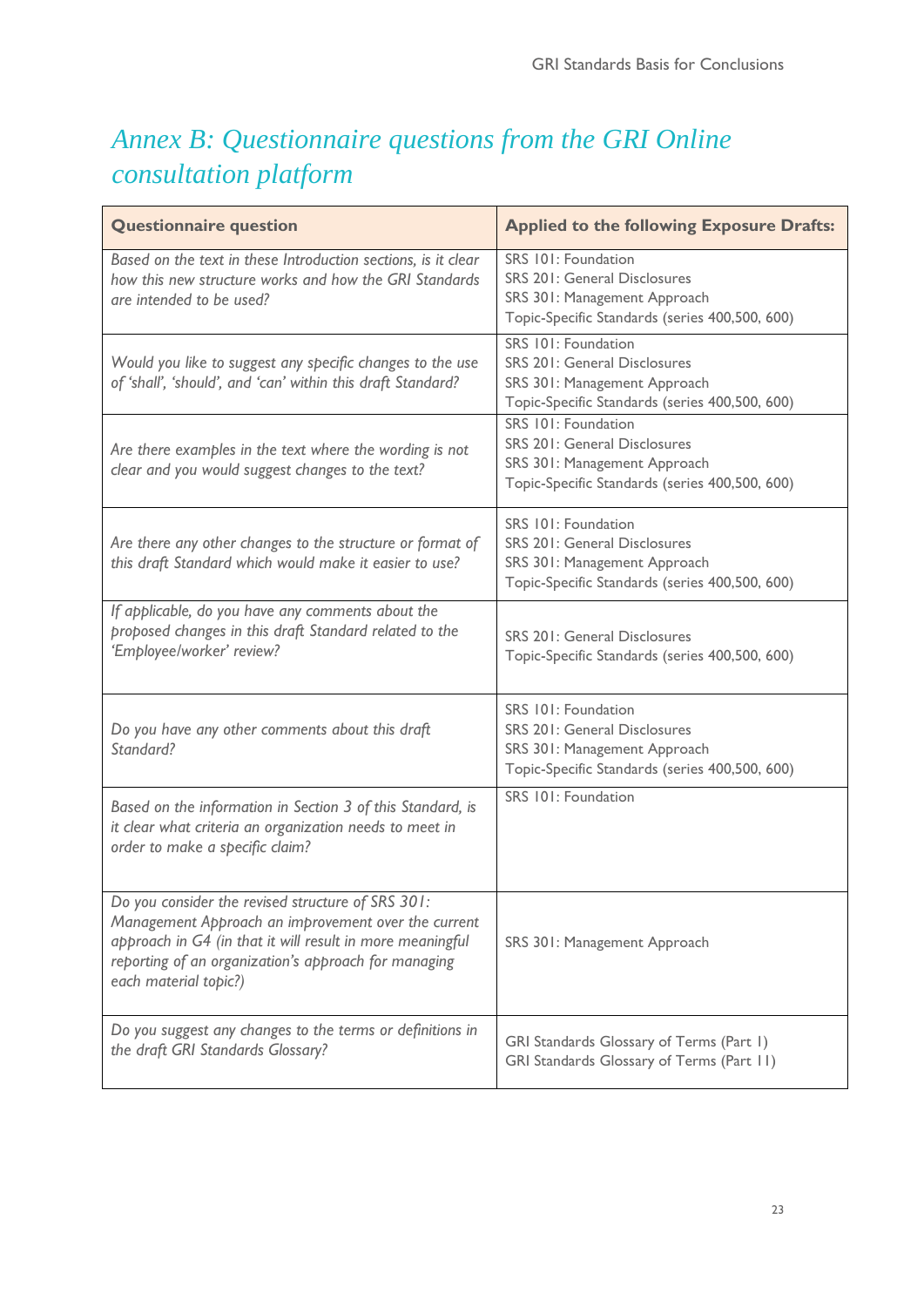# <span id="page-23-0"></span>*Annex C: Consultation submissions by representation, constituency, and region*

| <b>Key statistics</b>                                                                                 | <b>Number</b> |       |  |
|-------------------------------------------------------------------------------------------------------|---------------|-------|--|
| Total number of submissions <sup>7</sup>                                                              |               | 99    |  |
| Submissions received via the online consultation platform <sup>8</sup><br>$\bullet$                   |               | 89    |  |
| Submissions received only through email<br>$\bullet$                                                  |               | 10    |  |
| Total number of questionnaire responses received via the online<br>consultation platform <sup>9</sup> |               | 3,305 |  |
| Total number of individual comments received via the online<br>consultation platform <sup>10</sup>    | 1,158         |       |  |
| <b>Total submissions by representation</b>                                                            | #             | %     |  |
| Organizational                                                                                        | 56            | 57%   |  |
| Personal                                                                                              | 43            | 43%   |  |
| Total number of submissions by constituency                                                           |               | %     |  |
| <b>Business Enterprise</b>                                                                            |               | 42.4% |  |
| Civil Society Organization                                                                            | 4             | 14.1% |  |
| Investment Institution                                                                                |               | 2.0%  |  |
| Labor                                                                                                 |               | 2.0%  |  |
| Mediating Institution                                                                                 |               | 18.2% |  |
| Other                                                                                                 | 21            | 21.2% |  |
| Total number of submissions by region                                                                 |               | $\%$  |  |
| Africa                                                                                                | 5             | 5.1%  |  |
| Asia                                                                                                  | 15            | 15.2% |  |
| Europe                                                                                                |               | 44.4% |  |
| Latin America and the Caribbean                                                                       |               | 15.2% |  |
| Northern America                                                                                      |               | 16.2% |  |
| Oceania                                                                                               |               | 4.0%  |  |

 $\overline{a}$ 

 $7$  Organizations or individuals that submitted comments both online and through email are only counted once in the total number of submissions to avoid double-counting. In total, there were 4 respondents submitting feedback both through the online consultation platform and through email.

<sup>&</sup>lt;sup>8</sup> A submission refers to <u>one</u> individual or organization that submitted feedback, irrespective of the number of Standards that individual or organization commented on.

<sup>&</sup>lt;sup>9</sup> This includes all 'yes' and 'no' responses to the questionnaire questions. It excludes any respondents who answered 'no comment' to a question.

<sup>&</sup>lt;sup>10</sup> An individual comment refers to a comment made via the questionnaire or the PDF document related to any of the draft GRI Standards available on the online consultation platform.